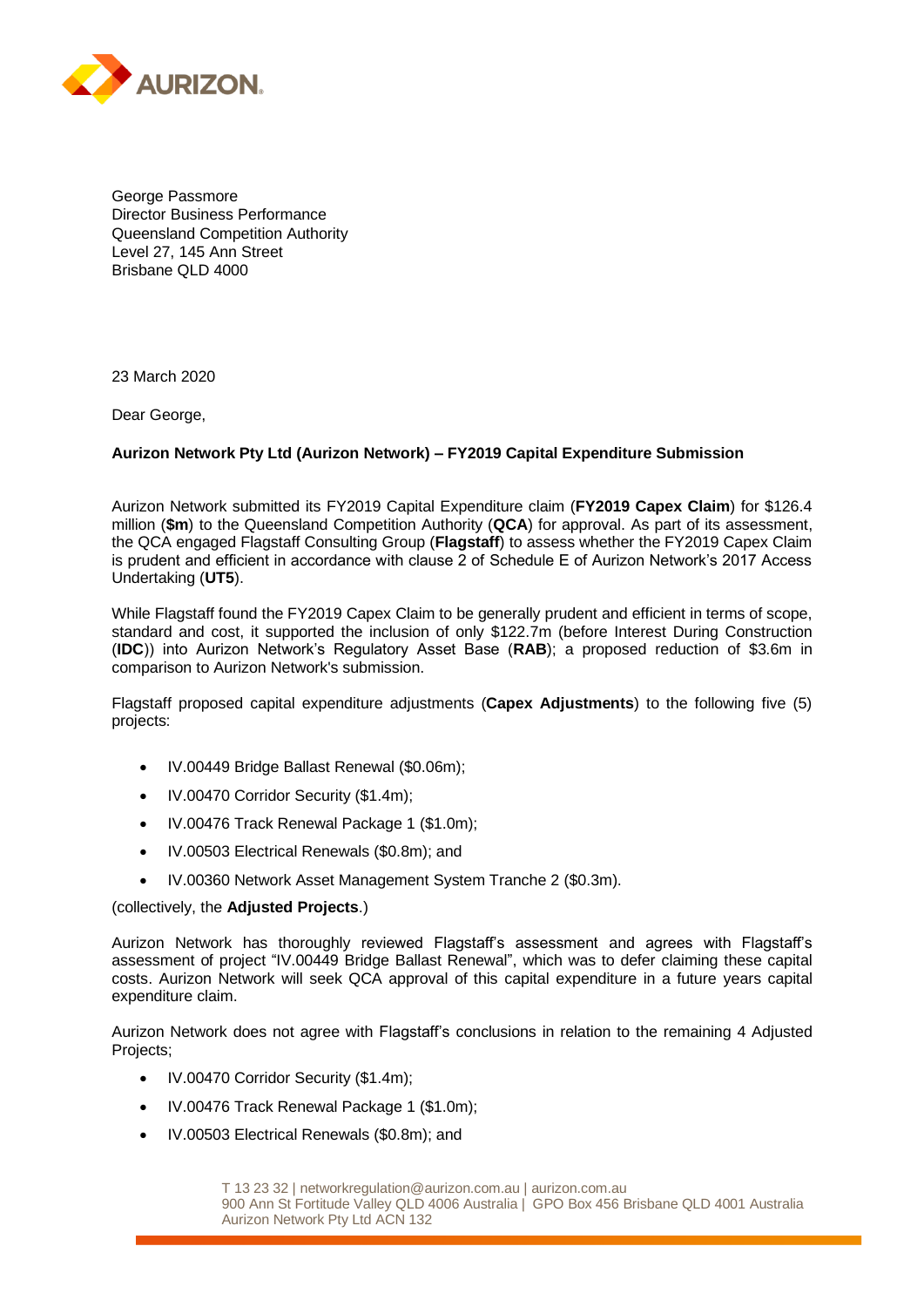• IV.00360 Network Asset Management System Tranche 2 (\$0.3m);

which represent an aggregate spend of \$3.5m (**Capex Adjustments**).

The purpose of this submission is to:

- address the key issues raised by Flagstaff in relation to the Adjusted Projects; and
- to provided further information to support the inclusion of the Capex Adjustments into the RAB in FY2019.

Aurizon Network welcomes the opportunity to discuss any queries the QCA or Flagstaff may have and can provide access to the relevant experts to discuss any of the points in this submission.

If you have any questions in relation to this correspondence, please do not hesitate to contact Jenna Cameron on 07 3019 1123 or via email [Jenna.Cameron@Aurizon.com.au](mailto:Jenna.Cameron@Aurizon.com.au)

Yours sincerely,

Jon Windle Manager Regulation Aurizon Network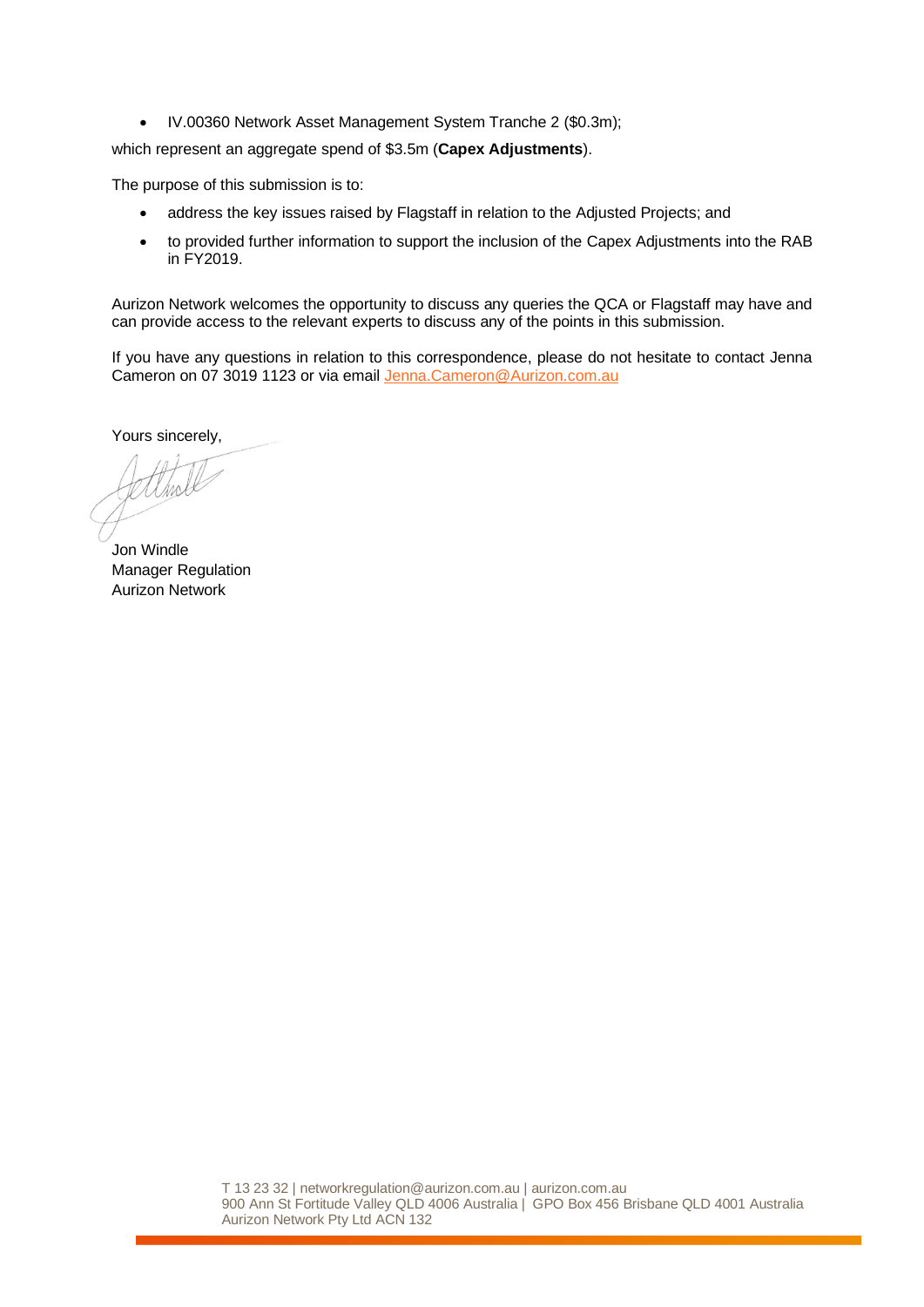## **Table of Contents**

| Appendix A - Aurizon Network's FY2018 Capital Expenditure Project List  11            |
|---------------------------------------------------------------------------------------|
| Appendix B - Summary table of Flagstaff's FY2019 Assessment Recommendations 14        |
| Appendix C - Breakdown of Commissioned Costs for IV.00476 Track Renewal Package 1  16 |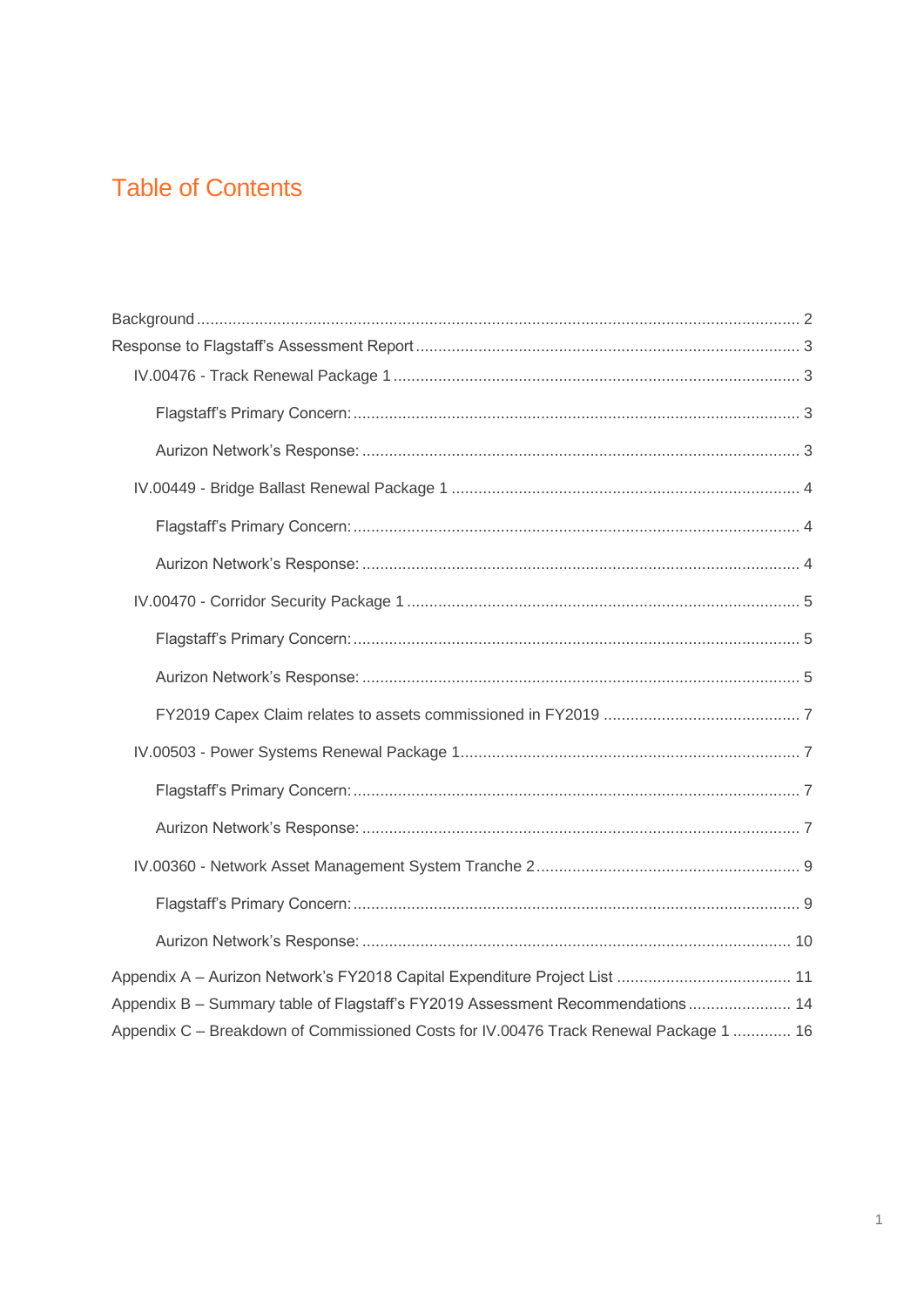### <span id="page-3-0"></span>**Background**

Aurizon Network's Regulatory Asset Base (**RAB**) represents the asset value of Rail Infrastructure within the Central Queensland Coal Network (**CQCN**) that is required for the purpose of developing Reference Tariffs for coal carrying Train Services.

The value of the RAB is approved by the Queensland Competition Authority (**QCA**) in accordance with Aurizon Network's 2017 Access Undertaking (**UT5**). Schedule E of UT5, outlines the QCA process for the review and subsequent approval of any changes to the RAB over time.

On 25 October 2019, Aurizon Network submitted to the QCA its FY2019 Capital Expenditure Submission (**FY2019 Capex Claim**) seeking approval to include FY2019 capital expenditure into the RAB. The FY2019 Capex Claim was subsequently amended (reduced) on 22 November 2019 and 19 December 2019<sup>1</sup>.

In the financial year 1 July 2018 to 30 June 2019 (**FY2019)**, Aurizon Network commissioned capital projects with a value of **\$126.4m** excluding Interest During Construction (**IDC**). This capital value encompasses 48 individual projects across the CQCN; details of which are outlined in Appendix A – Aurizon Network's FY2019 Capital Expenditure Project List.

On 31 October 2019, the QCA notified Aurizon Network that they had engaged Flagstaff Consulting Group (**Flagstaff**) to assess whether the projects within the FY2019 Capex Claim were prudent and efficient, as required by clause 2 of Schedule E of UT5.

Flagstaff's February 2020 Assessment of Aurizon Network's Capital Expenditure Claim (**Assessment Report**), recommended that the QCA approve \$122.7m (excluding IDC) of the total \$126.4m (excluding IDC) submitted by Aurizon Network in its FY2019 Capex Claim.

Flagstaff recommended adjustments to the value of 5 projects suggesting that the associated costs should be either reduced, deferred or rejected. Flagstaff recommendation is that the QCA should not accept a total of \$3.6m for inclusion into the RAB in FY2019. A summary of Flagstaff's recommendations is outlined in Appendix B – Summary table of Flagstaff's FY2019 Assessment Recommendations.

Aurizon Network appreciates Flagstaff's recommendation that the QCA include \$122.7m (before IDC) into the RAB. Aurizon Network does, however, disagree with Flagstaff's conclusions in relation to the 4 of the 5 projects, a total of \$3.6m;

- IV.00470 Corridor Security (\$1.4m);
- IV.00476 Track Renewal Package 1 (\$1.0m);
- IV.00503 Electrical Renewals (\$0.8m); and
- IV.00360 Network Asset Management System Tranche 2 (\$0.3m);

#### (collectively, the **Adjusted Projects**.)

For the 5th project, IV.00449 Bridge Ballast Renewal (\$0.06m), Aurizon Network agrees with Flagstaff's assessment and will seek QCA approval of this capital expenditure in a future capital expenditure claim.

In providing this response, Aurizon Network has focused on addressing the concerns raised by Flagstaff in their Assessment Report in relation to the Adjusted Projects. In particular, Aurizon Network has sought to provide clarity about the circumstances relevant at the time of making the decision to incur the capital expenditure.

In addition to the \$122.7m already recommended by Flagstaff for inclusion in the RAB, Aurizon Network is seeking QCA approval to include a further \$3.5m relating to the 4 Adjusted Projects.

<sup>&</sup>lt;sup>1</sup> Flagstaff, Assessment Report, 14 Feb 2020, Page 9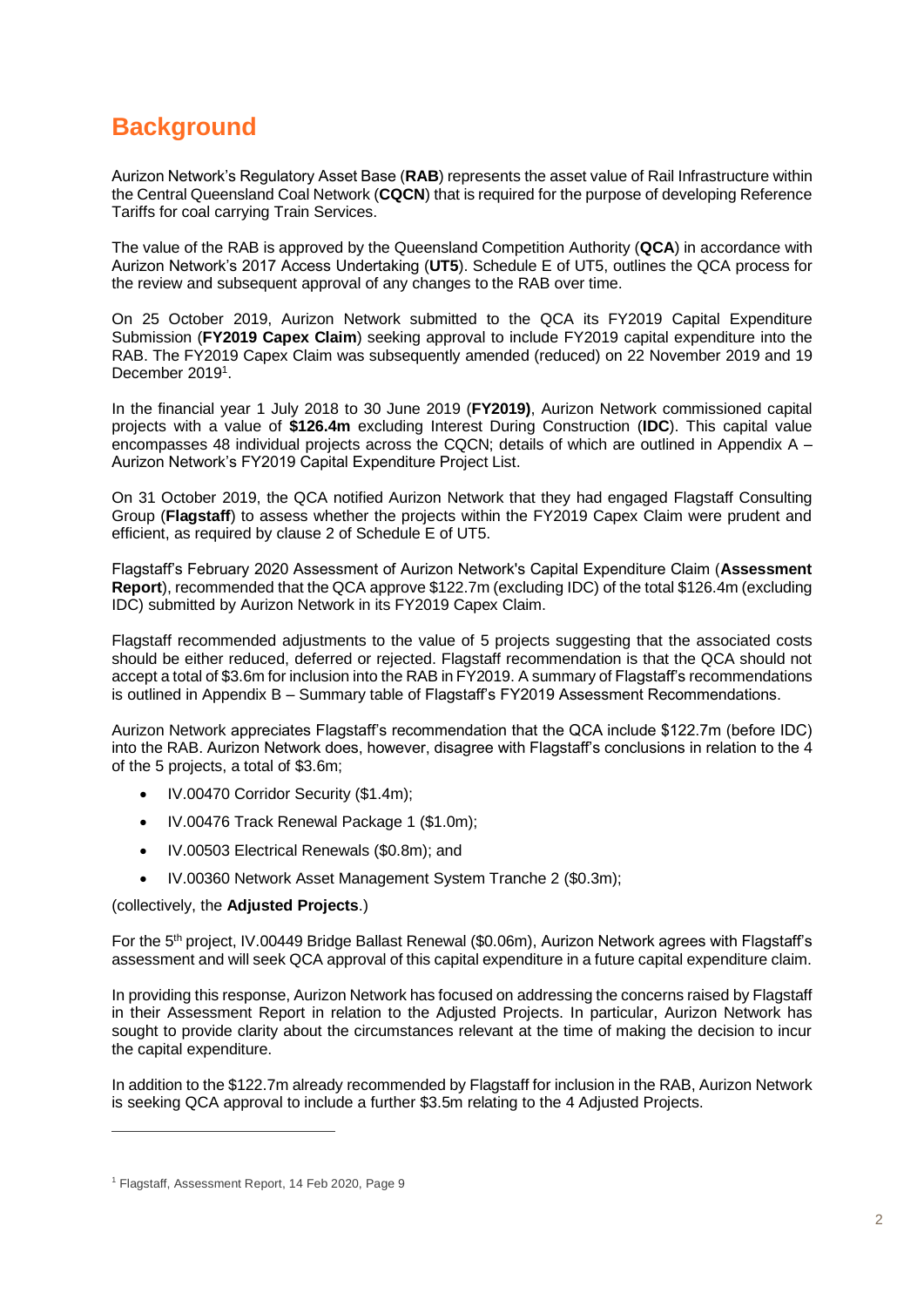#### **Table 1. Summary of Aurizon Network's Response to Flagstaff's Reject or Defer Recommendations**

| Project                                                                                                     | <b>Aurizon</b><br><b>Network</b><br><b>submitted</b><br>(s) | <b>Flagstaff's</b><br>recommend<br>ation $(§)$ | Variance (\$) | <b>Flagstaff's Reason:</b>                                                                                                                                                                                                                                         | <b>Aurizon</b><br>Network's<br>response<br>$($)$ | <b>Aurizon Network's Reason:</b>                                                                                                                                                                                                                                                                                                                                                                                                                                                                                                                                                                                                                                                                                                                                                                                                                                                                                                                                                                                          |
|-------------------------------------------------------------------------------------------------------------|-------------------------------------------------------------|------------------------------------------------|---------------|--------------------------------------------------------------------------------------------------------------------------------------------------------------------------------------------------------------------------------------------------------------------|--------------------------------------------------|---------------------------------------------------------------------------------------------------------------------------------------------------------------------------------------------------------------------------------------------------------------------------------------------------------------------------------------------------------------------------------------------------------------------------------------------------------------------------------------------------------------------------------------------------------------------------------------------------------------------------------------------------------------------------------------------------------------------------------------------------------------------------------------------------------------------------------------------------------------------------------------------------------------------------------------------------------------------------------------------------------------------------|
| <b>IV.00476</b><br><b>Track</b><br><b>Renewal</b><br>Package 1                                              | \$15,193,594                                                | \$14,174,922                                   | (\$1,018,672) | <b>Partially Reject</b><br>due to conflicting cost information.                                                                                                                                                                                                    | \$1,018,672                                      | <b>Disagree</b><br>The original cost breakdown of this project that was provided by Aurizon Network on 20 November 2019<br>and contained an administrative error which incorrectly allocated all indirect costs to two jobs, specifically,<br>the 'bad order siding', rather than apportioning them across all activities within the Track Renewal package.<br>The effect of this was that the bad order siding costs appeared to be materially higher than normal.<br>This error was thought to have been corrected by Aurizon Network when an updated cost estimate was<br>provided to Flagstaff on 9 December 2019. However, the Assessment Report still appears to be based on<br>the incorrect information provided on 20 November 2019. Aurizon Network has provided a corrected cost<br>breakdown (correctly apportioning the indirect costs between systems) within this response which<br>demonstrates the prudency of costs incurred.<br>Consequently, these costs should be approved for inclusion in the RAB. |
| <b>IV.00449</b><br><b>Bridge</b><br><b>Ballast</b><br>Renewal<br>Package 1                                  | \$8,567,512                                                 | \$8,509,462                                    | (\$58,050)    | <b>Deferral</b><br>Flagstaff's assessment noted that<br>all costs incurred related to works<br>which were rescheduled for<br>completion at a later date.                                                                                                           | \$0                                              | Agree<br>Aurizon Network agrees with Flagstaff's assessment and will seek QCA approval of these costs (through a<br>subsequent Capex Claim) upon commissioning of works at the sites in question.                                                                                                                                                                                                                                                                                                                                                                                                                                                                                                                                                                                                                                                                                                                                                                                                                         |
| <b>IV.00470</b><br><b>Corridor</b><br><b>Security</b><br>Package 1                                          | \$1,381,137                                                 | \$0                                            | (\$1,381,137) | <b>Deferral</b><br>Flagstaff's assessment considered                                                                                                                                                                                                               | \$1,381,137                                      |                                                                                                                                                                                                                                                                                                                                                                                                                                                                                                                                                                                                                                                                                                                                                                                                                                                                                                                                                                                                                           |
| <b>IV.00503</b><br>Power<br><b>Systems</b><br>Renewal<br>Package 1                                          | \$835,307                                                   | \$0                                            | (\$835,307)   | that these discrete projects were<br>part of a single program of works.<br>Flagstaff considered that it would<br>be premature to claim the costs of<br>these projects in FY2019, given<br>overall progress on the collective<br>package of work. Flagstaff suggest | \$835,307                                        | <b>Disagree</b><br>Although these renewal projects were incorporated into a single Investment Approval Request for the<br>purpose of Aurizon Network's own internal governance processes, each individual project represents a<br>discrete package of works.<br>The expenditure included within the FY2019 Capex Claim relates to assets that have been commissioned<br>and are being utilised for the provision of the Declared Service.                                                                                                                                                                                                                                                                                                                                                                                                                                                                                                                                                                                 |
| <b>IV.00360</b><br><b>Network</b><br><b>Asset</b><br><b>Management</b><br><b>System</b><br><b>Tranche 2</b> | \$323,399                                                   | \$0                                            | (\$323,399)   | Aurizon Network claim these cots<br>in future Capex Claims when the<br>project(s) is further developed in<br>the entire program of works                                                                                                                           | \$323,399<br>\$3,558,515                         | In light of this, the capital expenditure should be deemed appropriate for inclusion in the RAB.                                                                                                                                                                                                                                                                                                                                                                                                                                                                                                                                                                                                                                                                                                                                                                                                                                                                                                                          |
| <b>TOTAL</b>                                                                                                | \$26,300,949                                                | \$22,684,384                                   | (\$3,616,565) |                                                                                                                                                                                                                                                                    |                                                  |                                                                                                                                                                                                                                                                                                                                                                                                                                                                                                                                                                                                                                                                                                                                                                                                                                                                                                                                                                                                                           |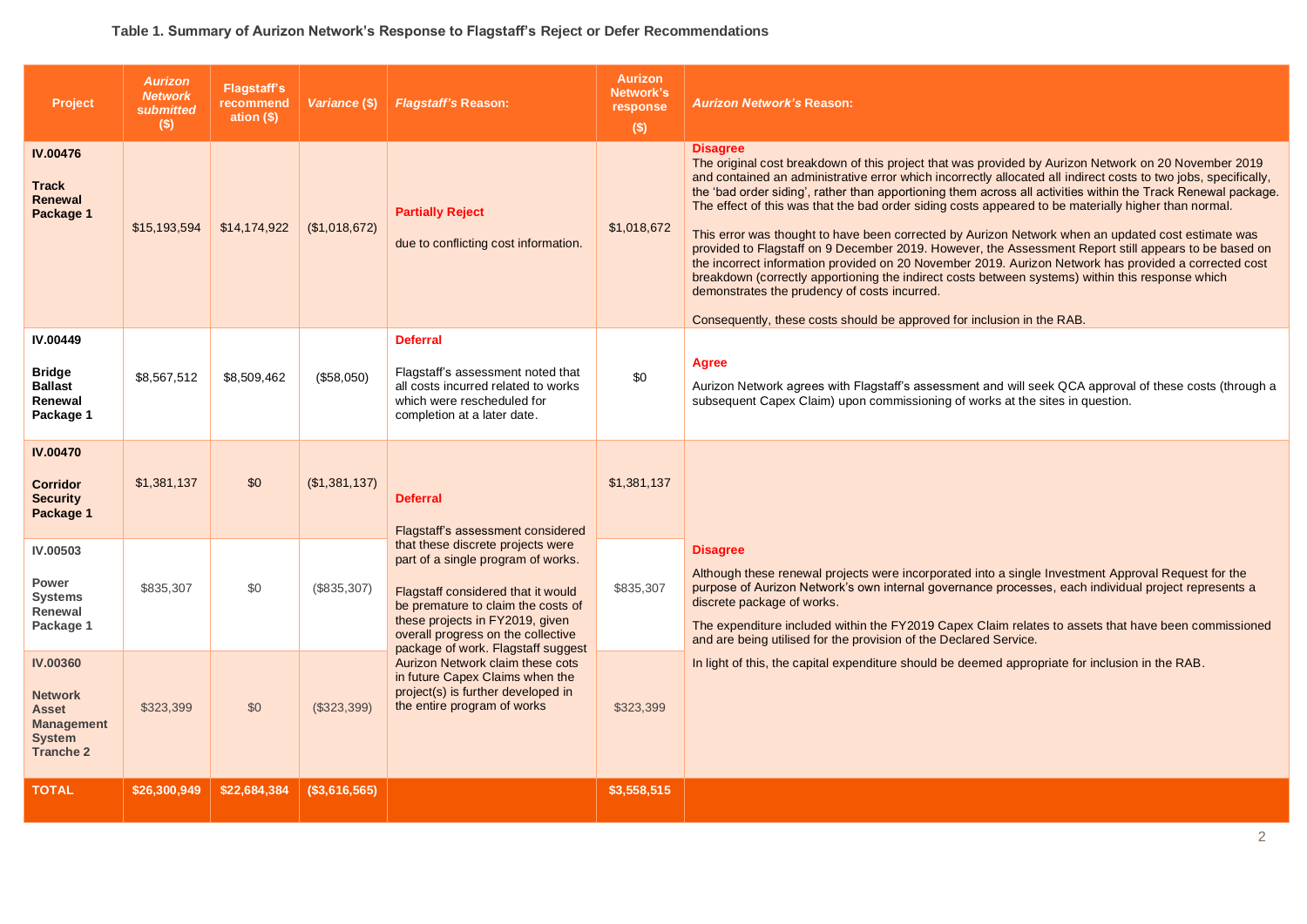### <span id="page-5-0"></span>**Response to Flagstaff's Assessment Report**

### <span id="page-5-1"></span>IV.00476 - Track Renewal Package 1

#### **Figure 1. Flagstaff's Assessment Report – IV.00476**

Table 7.12: IV.00476 Track Renewal Package 1



*Source: Flagstaff, FY2019 Capital Expenditure Claim, Assessment Report, page 58*

#### <span id="page-5-2"></span>**Flagstaff's Primary Concern:**

Flagstaff have reviewed the scope, cost and standard for IV.00476 Track Renewal Package 1 in accordance with clause 2 of Schedule E of UT5 and recommended the QCA approve \$14.2m of the \$15.2m Aurizon Network submitted within it FY2019 Capex Claim.

Flagstaff recommended that the QCA does not approve \$1.0m as it had received conflicting information which misrepresented the cost of the completed bad order sidings, making them appear disproportionally high for these tasks.

#### <span id="page-5-3"></span>**Aurizon Network's Response:**

The original cost breakdown of this project that was provided by Aurizon Network on 20 November 2019 to Flagstaff contained an administrative error which incorrectly allocated all indirect costs to two jobs, specifically, the 'bad order sidings', rather than apportioning them across all activities within the Track Renewal package. The effect of this was that the bad order siding costs appeared to be materially higher than normal, hence Flagstaff's recommendation that these costs be excluded from the RAB.

Aurizon Network provided an updated cost breakdown to Flagstaff on 9 December 2019<sup>2</sup>. This cost breakdown sought to demonstrate the correct (and prudent) costs of each element of the Track Renewal Package, including the bad order sidings, by separately identifying the direct costs of each element and the indirect project costs. The cost breakdown provided on 9 December 2019, reflected the year to date spend rather than the value of commissioned assets as at 30 June 2019.

Aurizon Network contends that in making its final determination, the QCA should have regard to the corrected cost breakdown, which has been provided as Appendix C of this submission. The corrected cost breakdown illustrates the value of commissioned assets as at 30 June 2019 and demonstrates that the Track Renewal Package meets the relevant prudency and efficiency requirements of UT5, Schedule E. Consequently, Aurizon Network considers that the costs provided in Appendix C should be approved by the QCA for inclusion in Aurizon Network's RAB.

Aurizon Network understands the QCA requires all costs to be apportioned at a system level for inclusion into the RAB and as such Aurizon Network has provided that cost breakdown (\$15.2m) within Appendix C - Breakdown of Commissioned Costs for IV.00476 - Track Renewal Package 1.

<sup>2</sup> RFI-004 from Flagstaff to Aurizon Network, 19 Nov 2020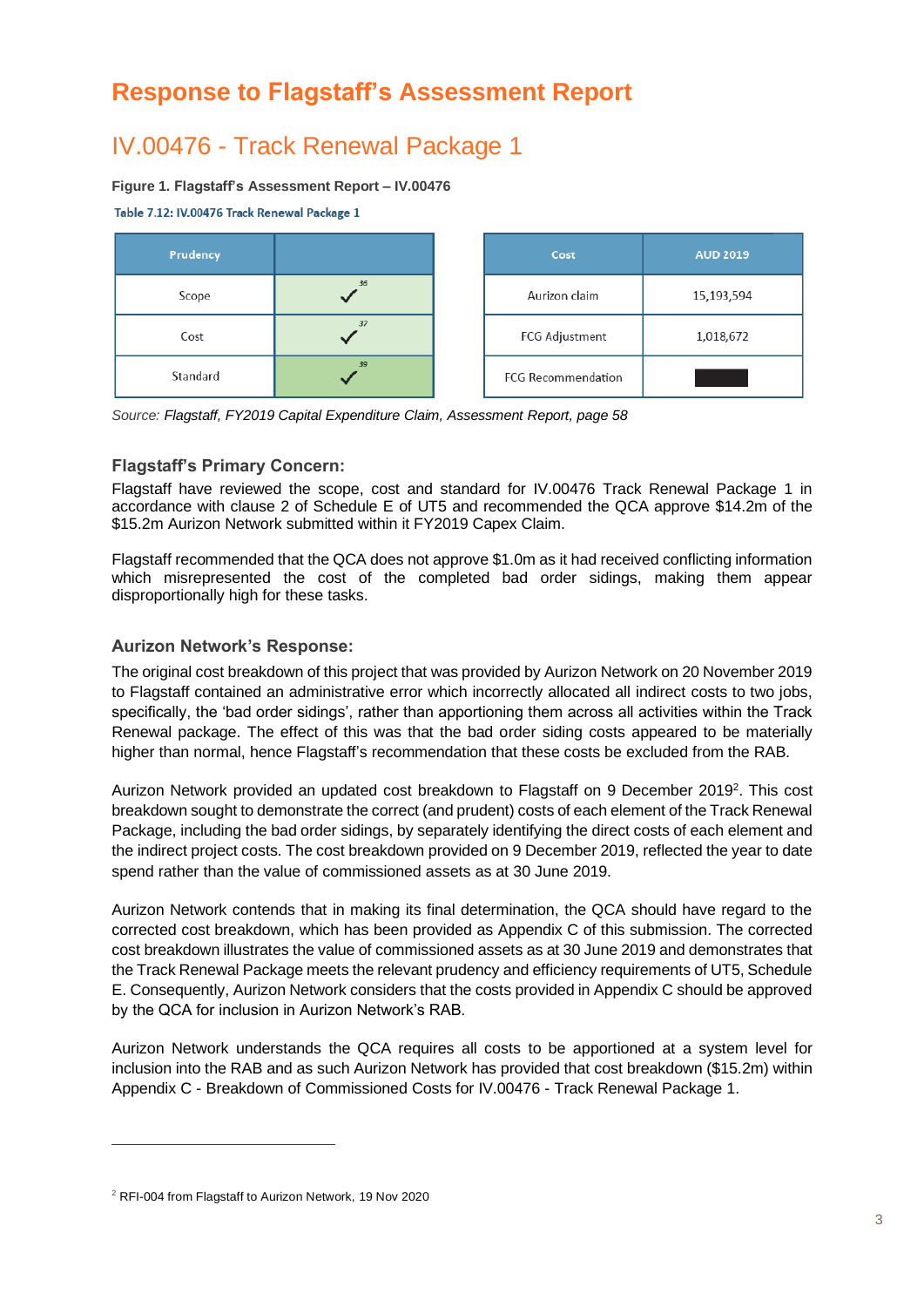### <span id="page-6-0"></span>IV.00449 - Bridge Ballast Renewal Package 1

#### **Figure 2. Flagstaff's Assessment Report – IV.00449**

Table 7.21: IV.00449 Bridge Ballast Renewal Package 1 summary



*Source: Flagstaff, FY2019 Capital Expenditure Claim, Assessment Report, page 75*

#### <span id="page-6-1"></span>**Flagstaff's Primary Concern:**

Flagstaff have reviewed the scope, cost and standard for IV.00449 - Bridge Ballast Renewal Package 1 and recommended the QCA approve \$8.5m of the \$8.6m Aurizon Network submitted within its FY2019 Capex Claim.

Flagstaff recommended the QCA should not approve \$0.058m of the total submitted claim. The basis of Flagstaff's recommendation was the identification of two bridges (Byellee and Dalrymple Bay bridges) where costs had been incurred<sup>3</sup>, but the scope was ultimate removed from the FY2019 program.

#### <span id="page-6-2"></span>**Aurizon Network's Response:**

Flagstaff's Assessment Report included a review of both the Byellee and Dalrymple Bay bridges. These bridges were initially included in the original scope for IV.00449 - Bridge Ballast Renewal Package 1, however were subsequently removed from the FY2019 program to reflect a reprioritisation of scope.

While the capital expenditure for the Byellee and Dalrymple Bay bridges was incurred in FY2019 (expenditure related to early design and works such as; soil testing, kerb raising, rail, material delivery and management costs) Aurizon Network agrees with Flagstaff's recommendations for the purpose of the FY2019 Capex Claim. Aurizon Network confirms that it will seek QCA approval of these costs for inclusion into the RAB (via a Capital Expenditure claim submitted in accordance with Schedule E of UT5) at a future point in time once all of the required scope at these specific locations has been executed.

<sup>&</sup>lt;sup>3</sup> Flagstaff, Assessment Report, 14 Feb 2020, page 10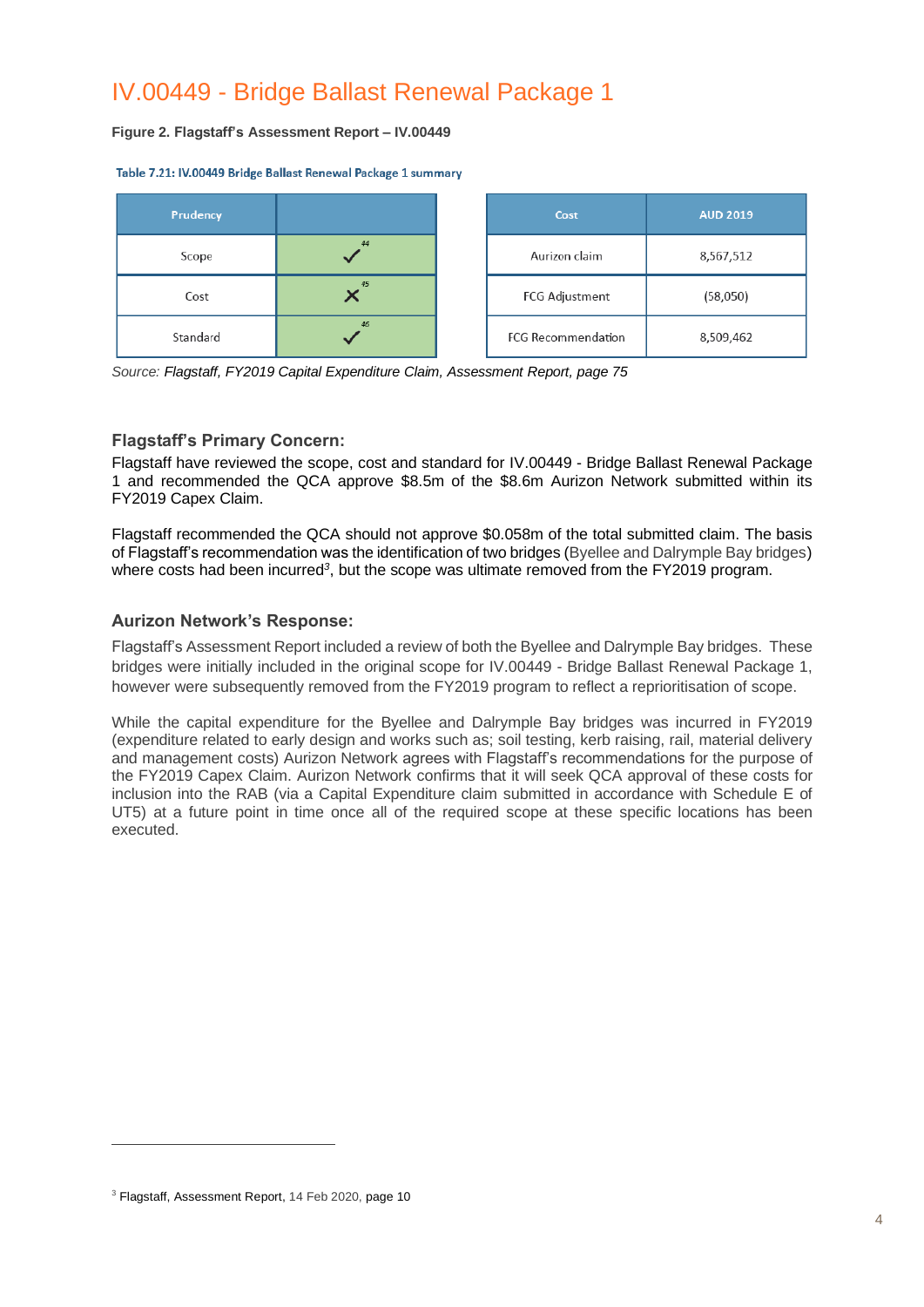### <span id="page-7-0"></span>IV.00470 - Corridor Security Package 1

**Figure 3. Flagstaff's Assessment Report – IV.00470**

| Capital                 |                              | <b>Submitted Value</b> | FCG                                             | <b>Documentation Quality</b> |      |                 |  |  |
|-------------------------|------------------------------|------------------------|-------------------------------------------------|------------------------------|------|-----------------|--|--|
| <b>Expenditure Type</b> | Project                      | $(2019 \text{ AUD})$   | <b>Assessment Value</b><br>$(2019 \text{ AUD})$ | Scope                        | Cost | <b>Standard</b> |  |  |
| IV.00470                | Corridor Security<br>Package | 1,381,137              | 0 <sup>6</sup>                                  |                              | ×    |                 |  |  |

<span id="page-7-1"></span>*Source: Flagstaff, FY2019 Capital Expenditure Claim, Assessment Report, page 13*

#### **Flagstaff's Primary Concern:**

For this Capital Expenditure, the Assessment Report concludes that:

*"…it is too early, in terms of work completed, in this program of works to include in a capital expenditure claim. This program has incurred \$1,381,137 cost to date of a total program value of \$30.7 m. FCG recommend this program of works be reported comprehensively as a series of projects over a number of years describing scope achieved and cost incurred for every year of the project."<sup>4</sup>*

#### <span id="page-7-2"></span>**Aurizon Network's Response:**

In its Assessment Report, Flagstaff refer to the total program value of \$30.7m which can be found in the Investment Appraisal Request (IAR) titled 'FY19 Corridor, Road Interface and Turnouts'<sup>5</sup>. The total spend of \$30.7m is split across 5 discrete projects over 3 years.

In prior years, each of the 5 projects would've require separate and distinct IAR's to be drafted and submitted to the Aurizon Investment Committee (**AIC**) to ultimately decide whether or not to proceed with the investment. For multi-year asset renewal programs (i.e. investments that are required to continue to deliver Committed Capacity), Aurizon Network has sought to implement administrative efficiencies into its investment governance framework by permitting the funding requests for multi-year asset renewal programs to be consolidated within a single IAR. The single IAR will be for multiple renewal projects over multi-years resulting in individual projects of a differing asset types. This process improvement ultimately reduces the administrative burden associated with ongoing asset renewal programs.

Flagstaff's Assessment Report stated that for the Corridor Security Package, it is "*too early, in terms of work completed, in this program of works to include in a capital expenditure claim*". It is important to note the IAR reflects an Aurizon Network internally approved budget. Aurizon Network only claims commissioned values as at 30 June annually in Capex Claims. There will likely always be a disconnect from the commissioned values claimed verses expenditure incurred as administrative process for the completion of the final year are undertaken.

Aurizon Network reiterates that the IAR is a composite of 5 separate and distinct projects. The actual project costs for the Corridor Security project (\$1.4m) should be compared to the individual Corridor

<sup>4</sup> Flagstaff, Assessment Report, page 11

<sup>5</sup> FY19 Capex Claim SharePoint, IV.00470 - Corridor Security Package 1, 22 Oct 2019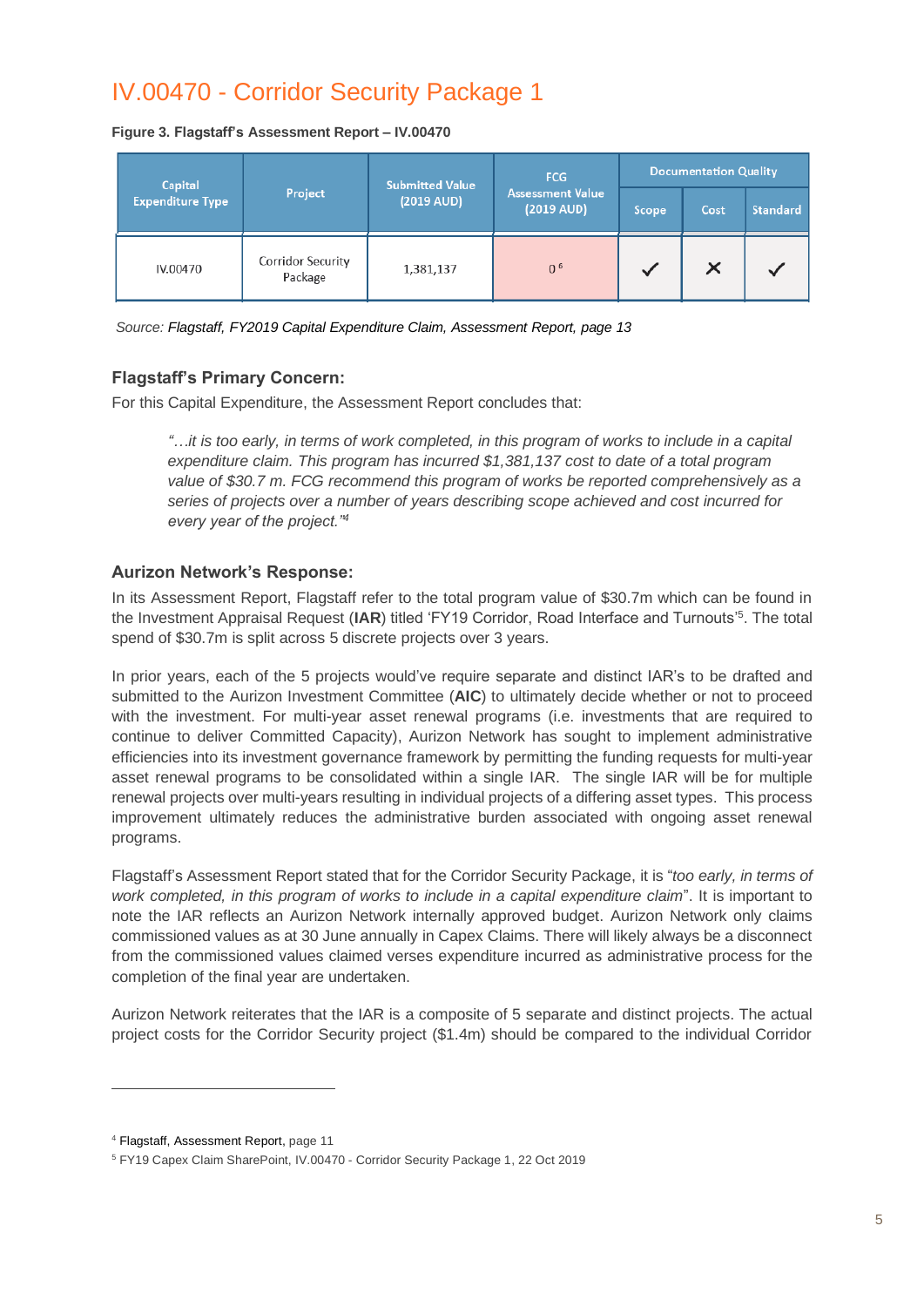Security project budget (\$0.8m) in the combined IAR, not the entire budget (\$30.7m) for all 5 of the independent projects. Aurizon Network did not receive an RFI from Flagstaff to clarify this.

To provide further clarity, Aurizon Network has detailed below; the IAR<sup>6</sup> budget for each of the 5 individual projects within the IAR, the Spend to Date as at 30 June 2019 for each project and the actual commissioned costs claimed in the FY2019 Capex Claim:

#### **Table 2. FY19 Corridor, Road Interface and Turnouts (IAR): Variance between Budget, Spend to Date & Commissioned Costs explained**

| <b>FY2019</b>                                         | <b>FY2019</b>                        | <b>Spend to Date</b>  | <b>FY2019</b>                                                   | <b>Aurizon Network's</b>                                                                                                                                                                                                                                                                                                                                                                                                                                                                                                                                                                                                                                  |
|-------------------------------------------------------|--------------------------------------|-----------------------|-----------------------------------------------------------------|-----------------------------------------------------------------------------------------------------------------------------------------------------------------------------------------------------------------------------------------------------------------------------------------------------------------------------------------------------------------------------------------------------------------------------------------------------------------------------------------------------------------------------------------------------------------------------------------------------------------------------------------------------------|
| <b>Projects</b>                                       | <b>IAR Budgeted</b><br><b>Amount</b> | as at 30 June<br>2019 | <b>Capex Claim</b><br>(based on<br>commissioned<br>assets only) | <b>Comments</b>                                                                                                                                                                                                                                                                                                                                                                                                                                                                                                                                                                                                                                           |
| <b>Corridor Security</b><br>(IV.00470)                | \$800,000                            | \$2,855,110           | \$1,381,137                                                     | The spend to date (\$2,855,110) represents all project<br>$\bullet$<br>expenditure 'as incurred', i.e. regardless of whether assets<br>have been commissioned or are still under construction.<br>Aurizon Network claimed more costs (\$1,381,137) than<br>originally anticipated (\$800,000) due to an opportunity to<br>execute more works than originally anticipated.<br>The FY2019 Capex Claim (\$1,381,137) represents the<br>capital expenditure associated with the assets that were<br>commissioned at the time the Capex Claim was submitted to<br>the QCA, 25 Oct 2019. The remainder was unfortunately not<br>transferred to the FAR in time. |
| <b>Access Roads</b><br>(IV.00467)                     | \$610,000                            | \$478,621             | \$478,621                                                       | The commissioned amount and the spend to date amounts<br>$\bullet$<br>are the same because the entire amount spent was<br>commissioned spend (i.e. Commissioned Asset), therefore<br>claimed in the FY2019 Capex Claim.                                                                                                                                                                                                                                                                                                                                                                                                                                   |
| <b>Access Points</b><br>(IV.00465)                    | \$715,000                            | \$130,052             | \$0                                                             | The amount spent to date (\$130,052) on this project was not<br>$\bullet$<br>commissioned prior to the conclusion of FY2019.                                                                                                                                                                                                                                                                                                                                                                                                                                                                                                                              |
| <b>Turnout Renewal</b><br>(IV.00461)                  | \$16,974,000                         | \$14,108,981          | \$14,053,345                                                    | The commissioned amount and the spend to date amounts<br>$\bullet$<br>are quite similar because the majority of the amount spent<br>was commissioned spend (i.e. Commissioned Asset),<br>therefore claimed in the FY2019 Capex Claim (\$14,053,345).<br>The difference of \$55,635 was not yet processed as<br>commissioned spend (i.e. Commissioned Asset) prior to 30<br>June 2019, and therefore not included in the FY2019 Capex<br>Claim.                                                                                                                                                                                                            |
| <b>Level Crossing</b><br><b>Renewal</b><br>(IV.00458) | \$5,858,000                          | 4,063,360             | \$4,048,374                                                     | The commissioned amount and the spend to date amounts<br>$\bullet$<br>are quite similar because the majority of the amount spent<br>was commissioned spend (i.e. Commissioned Asset),<br>therefore claimed in the FY2019 Capex Claim (\$4,048,374).<br>The difference of \$14,986 was not yet processed as<br>commissioned spend (i.e. Commissioned Asset) prior to 30<br>June 2019, and therefore not included in the FY2019 Capex<br>Claim.                                                                                                                                                                                                             |
| TOTAL FY2019 -                                        | \$24,957,000                         | \$21,636,124          | \$19,961,477                                                    |                                                                                                                                                                                                                                                                                                                                                                                                                                                                                                                                                                                                                                                           |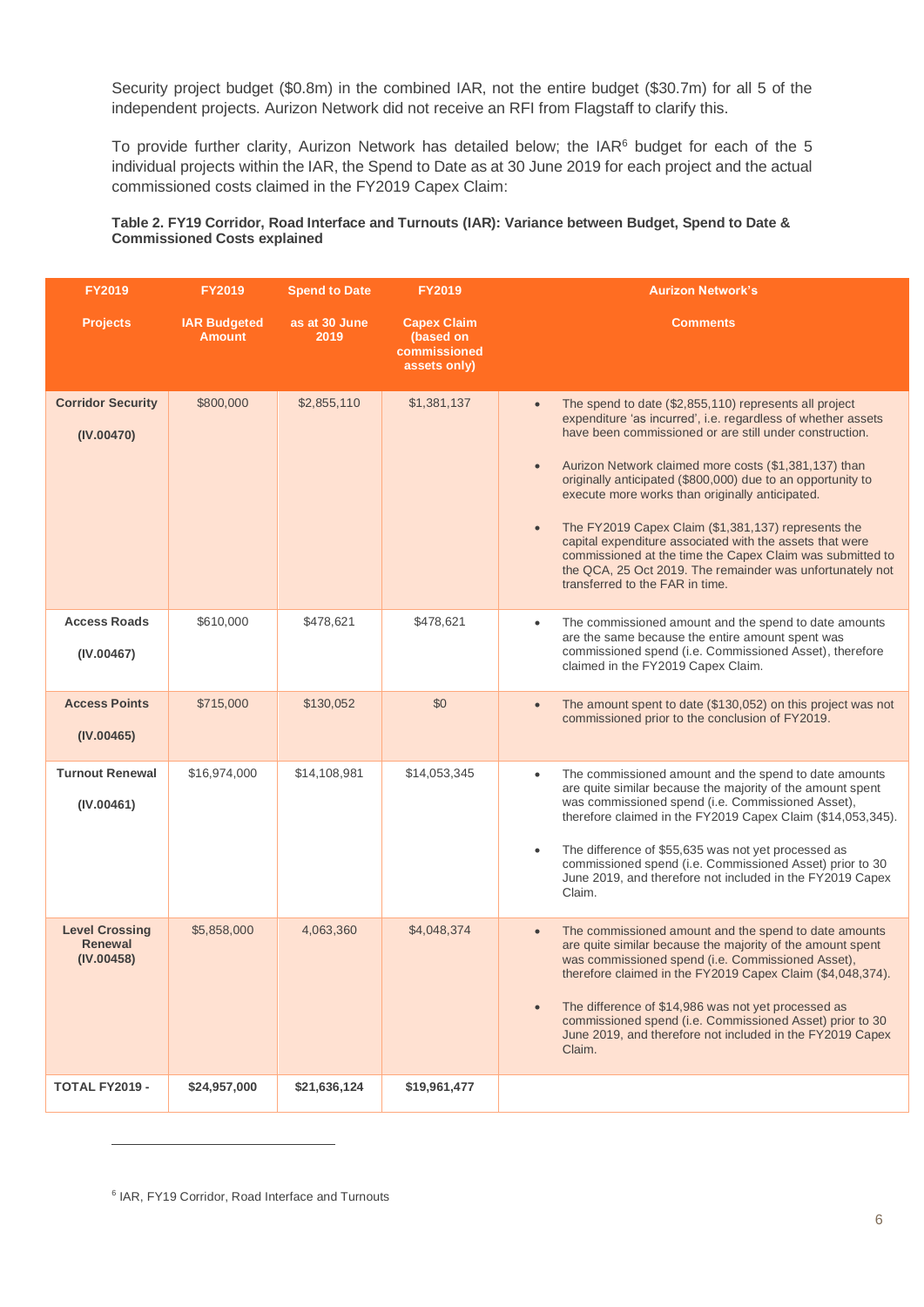#### <span id="page-9-0"></span>**FY2019 Capex Claim relates to assets commissioned in FY2019**

Aurizon Network notes that the IAR approved 21 Feb 2018 detailed an approved spend of \$0.8m for a planned Corridor Security scope of 29.74km during FY2019.

During FY2019, Aurizon Network had the opportunity to bring forward scope and execute more works than originally anticipated. Aurizon Network delivered 63.94km of commissioned scope, for a submitted cost of \$1.4m. It should be noted that these works were delivered at a more efficient unit rate due to taking advantage of an already mobilised workforce, than originally contemplated within the IAR<sup>7</sup>.

The FY2019 Capex Claim for project IV.00470 - Corridor Security Package 1 (Corridor Security) relates the cost of commissioned Rail Infrastructure that is currently in use throughout the CQCN. In light of this, and the administrative improvements mentioned above in relation to the IAR, it is inappropriate for Flagstaff to compare the spend of an individual discrete project (1 of 5) to the aggregate IAR value.

Aurizon Network contends that the QCA should take into consideration Aurizon Network's progress for each individual project into consideration when making their final decision. In relation to the Corridor Security expenditure specifically, the strong scope and unit rate performance achieved during FY2019 and reflected in the FY2019 Capex Claim.

### <span id="page-9-1"></span>IV.00503 - Power Systems Renewal Package 1

#### **Figure 4. Flagstaff's Assessment Report – IV.00503**

| Capital<br><b>Expenditure Type</b> |                                    | <b>Submitted Value</b> | FCG                                             | <b>Documentation Quality</b> |      |                 |  |  |
|------------------------------------|------------------------------------|------------------------|-------------------------------------------------|------------------------------|------|-----------------|--|--|
|                                    | Project                            | $(2019 \text{ AUD})$   | <b>Assessment Value</b><br>$(2019 \text{ AUD})$ | Scope                        | Cost | <b>Standard</b> |  |  |
| IV.00503                           | Power Systems<br>Renewal Package 1 | 835,307                | 0 <sup>7</sup>                                  |                              | ×    |                 |  |  |

<span id="page-9-2"></span>*Source: Flagstaff, FY2019 Capital Expenditure Claim, Assessment Report, page 13*

#### **Flagstaff's Primary Concern:**

Flagstaff commented within its Assessment Report;

*"FCG assess that it is too early, in terms of work completed, in this program of works to include in a capital expenditure claim. This program has incurred \$835,307 cost to date of a total program value of \$12.7m. FCG recommend this program of works be reported comprehensively as a series of projects over a number of years describing scope achieved and cost incurred for every year of the project."<sup>8</sup>*

#### <span id="page-9-3"></span>**Aurizon Network's Response:**

In the Assessment Report, Flagstaff refer to the IAR titled 'Electrical Assets Renewal Program FY19 POST NIC FINAL1' which requests the release of \$12.7m for funding two programs of work, specifically 'Power Systems' and 'Overhead Renewals'. Each of these programs are comprised of a multitude of jobs at discrete locations.

<sup>&</sup>lt;sup>7</sup> IAR, FY19 Corridor, Road Interface and Turnouts, page 4

<sup>8</sup> Flagstaff, Assessment Report, page 11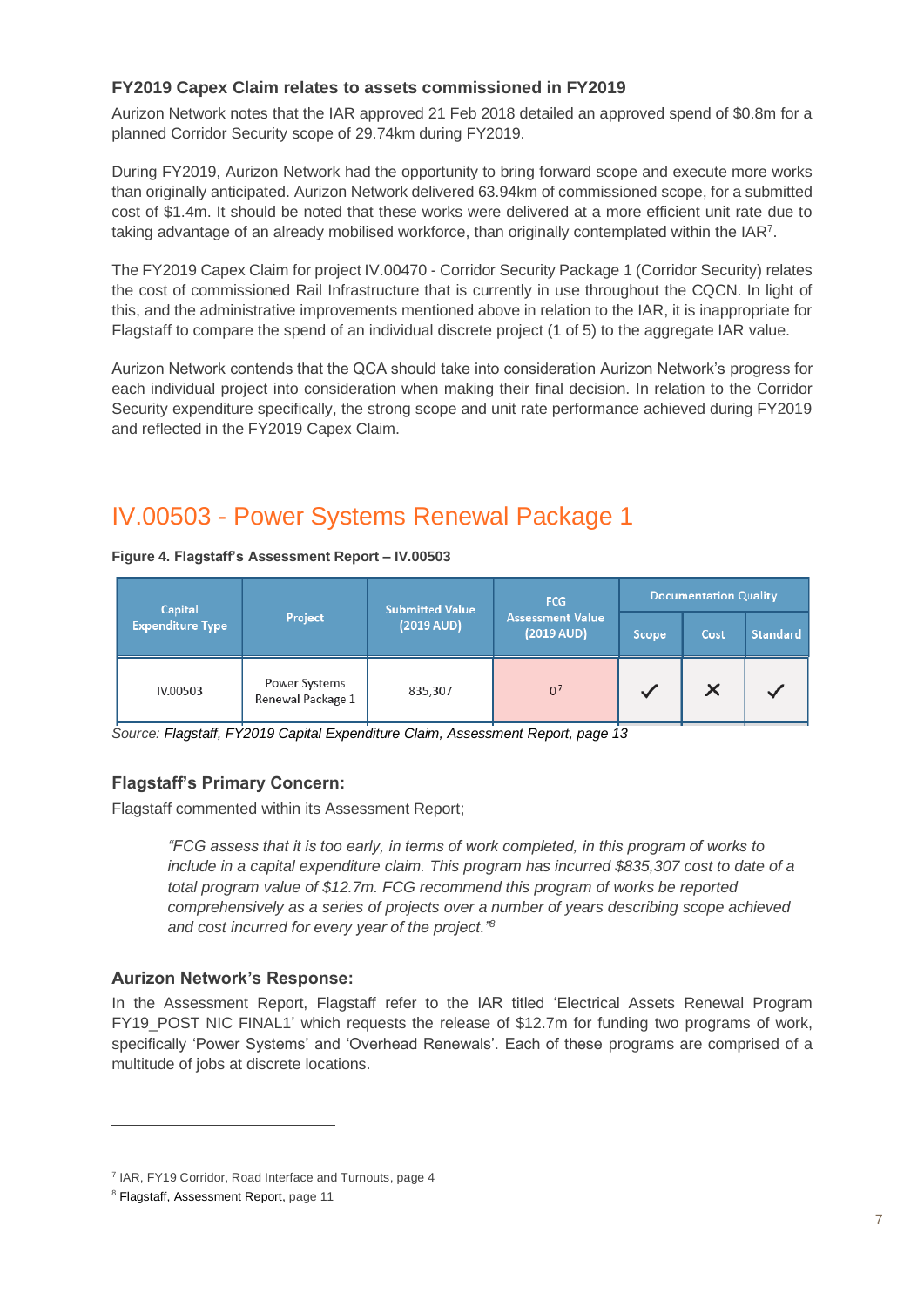Aurizon Network has sought to implement administrative efficiencies into its investment governance framework by permitting the funding requests for multi-year asset renewal programs to be consolidated within a single IAR. Essentially, the idea of the combined IAR is to reduce administration time and reduce the time the Aurizon Investment Committee (**AIC**) required to read, review and approve multiple IARs.

Aurizon Network's 'balanced' asset management approach requires it to make a number of trade-offs in each and every day, which take into account factors such as safety, asset reliability, access and cost into consideration. Aurizon Network contends that although the AIC approved a level of funding for Power System renewals in FY2019, this does not necessarily require that all approved funds had to be spent in that year.

Re-prioritisation of tasks based on asset condition and criticality may seek tasks pushed into subsequent financial years or brought forward to mitigate against the risk of failure. This is good asset management practice.

While Aurizon Network's IAR requested estimated funding of \$5.4m for the Power Systems program during FY2019, Aurizon Network's FY2019 Capex Claim of \$0.9M relates to the costs incurred for an individual job and assets that were deemed necessary for execution in 2019. These assets have been commissioned, specifically:

- 2 x Auto Transformer replacements; and
- 6 x Motorised Isolator's.

These assets are operational and are being utilised in the provision of the Declared Service.

Aurizon Network would be prepared to accept Flagstaff's recommendation had the IAR been for a single job/activity, that relied on the completion of all sub-components before an operational asset was available to be utilised. This is not the case in this instance, where all costs claimed relate to assets that are fully commissioned and operational.

Consequently, Aurizon Network contends that these costs are appropriate for inclusion in the RAB. In forming its final decision on the FY2019 Capex Claim, Aurizon Network considers that Flagstaff and the QCA, should seek to ascertain whether the scope, standard and cost associated with the specific assets that were commissioned in FY2019 were prudent and efficient. In this instance, it would be inappropriate to use the relative under-spend against the IAR as the basis for refusing to include the value of these assets in the RAB.

To provide further clarity, Aurizon Network has detailed the IAR Budget for each of the projects within the IAR, the Spend to Date as at 30 June 2019 for each project and the actual commissioned costs claimed in the FY2019 Capex Claim below: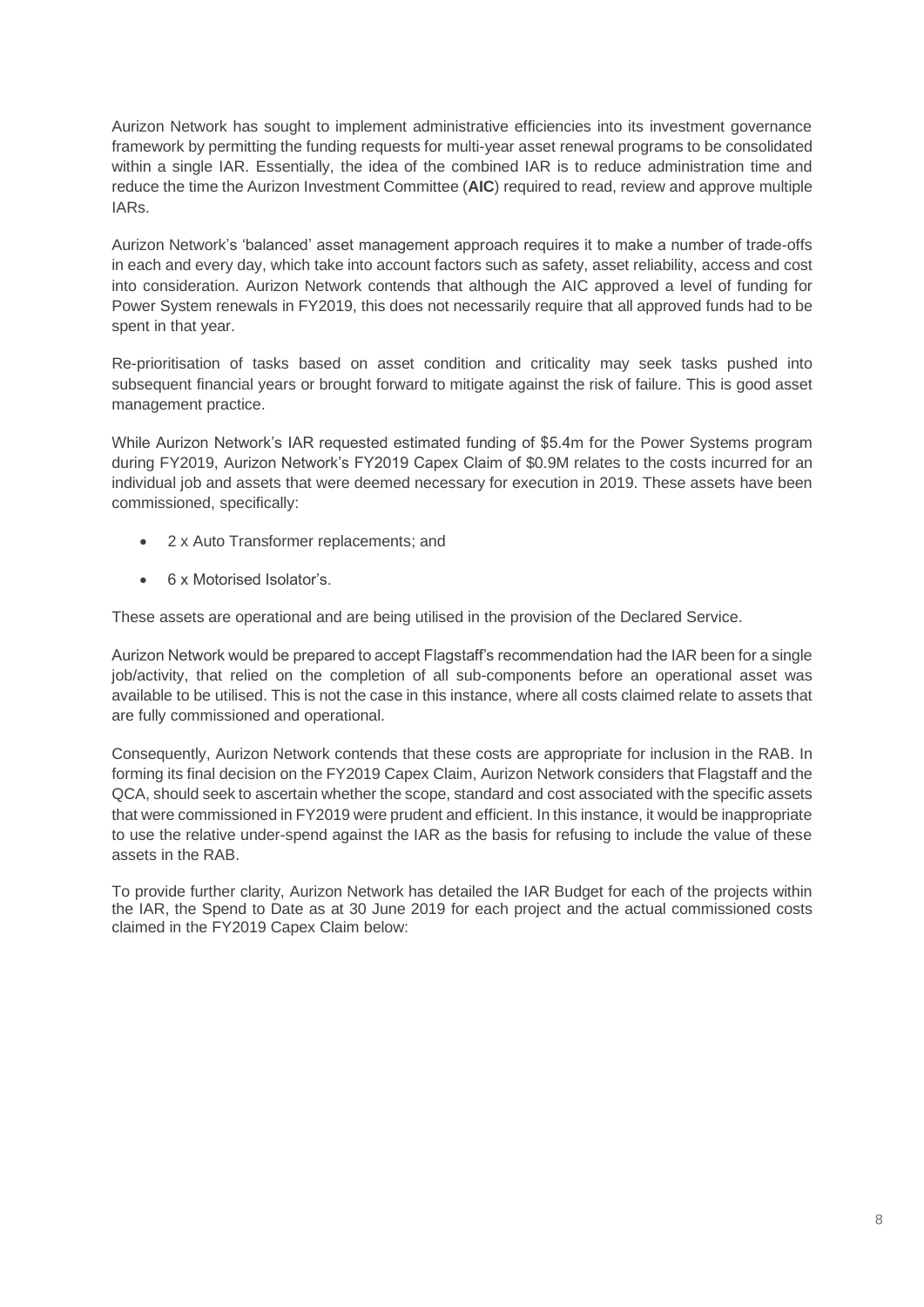**Table 3. Electrical Assets Renewal Program: Variance between Budget, Spend to Date & Commissioned Costs explained**

| <b>FY19</b>                               | <b>Spend to Date</b><br><b>FY19</b>  |             | <b>FY2019</b>                          | <b>Aurizon Network's</b>                                                                                                                                                                                       |
|-------------------------------------------|--------------------------------------|-------------|----------------------------------------|----------------------------------------------------------------------------------------------------------------------------------------------------------------------------------------------------------------|
| <b>IAR Projects</b>                       | <b>IAR Budgeted</b><br><b>Amount</b> | (June 2019) | <b>Capex Claim</b>                     | <b>Comments</b>                                                                                                                                                                                                |
|                                           |                                      |             | <i>(commissioned</i><br>costs claimed) |                                                                                                                                                                                                                |
| <b>Power Systems</b><br>(IV.00503)        | \$5,419,000                          | \$2,717,557 | \$835,307                              | The difference between spend to date and the FY2019<br>$\bullet$<br>Capex Claim of \$1,882,250 relates to assets which were not<br>commissioned in time, prior to 30 June 2019, for the FY2019<br>Capex Claim. |
| Overhead<br><b>Renewals</b><br>(IV.00506) | \$4,330,000                          | \$4,433,247 | \$0                                    | The spend to date amount (\$4,433,247) which was not<br>$\bullet$<br>commissioned in time, prior to 30 June 2019, for the FY2019<br>Capex Claim.                                                               |
| <b>TOTAL FY2019 -</b>                     | \$9,749,000                          | \$7,150,804 | \$835,307                              |                                                                                                                                                                                                                |

### <span id="page-11-0"></span>IV.00360 - Network Asset Management System Tranche 2

#### **Figure 4. AECOM Assessment Report – IV.00343**

Table 7.37: IV.00360 Network Asset Management System Tranche 2 Summary

| Prudency |    | Cost                      | <b>AUD 2019</b> |
|----------|----|---------------------------|-----------------|
| Scope    | 85 | Aurizon claim             | 323,399         |
| Cost     | 86 | <b>FCG Adjustment</b>     | (323, 399)      |
| Standard | 87 | <b>FCG Recommendation</b> |                 |

<span id="page-11-1"></span>*Source: Flagstaff, FY2019 Capital Expenditure Claim, Assessment Report, page 125*

#### **Flagstaff's Primary Concern:**

Flagstaff commented within its Assessment Report;

*"FCG understand the merit of this project. However, this is a significant transformational project and should be claimed in a future capital expenditure review when it is more progressed."<sup>9</sup>*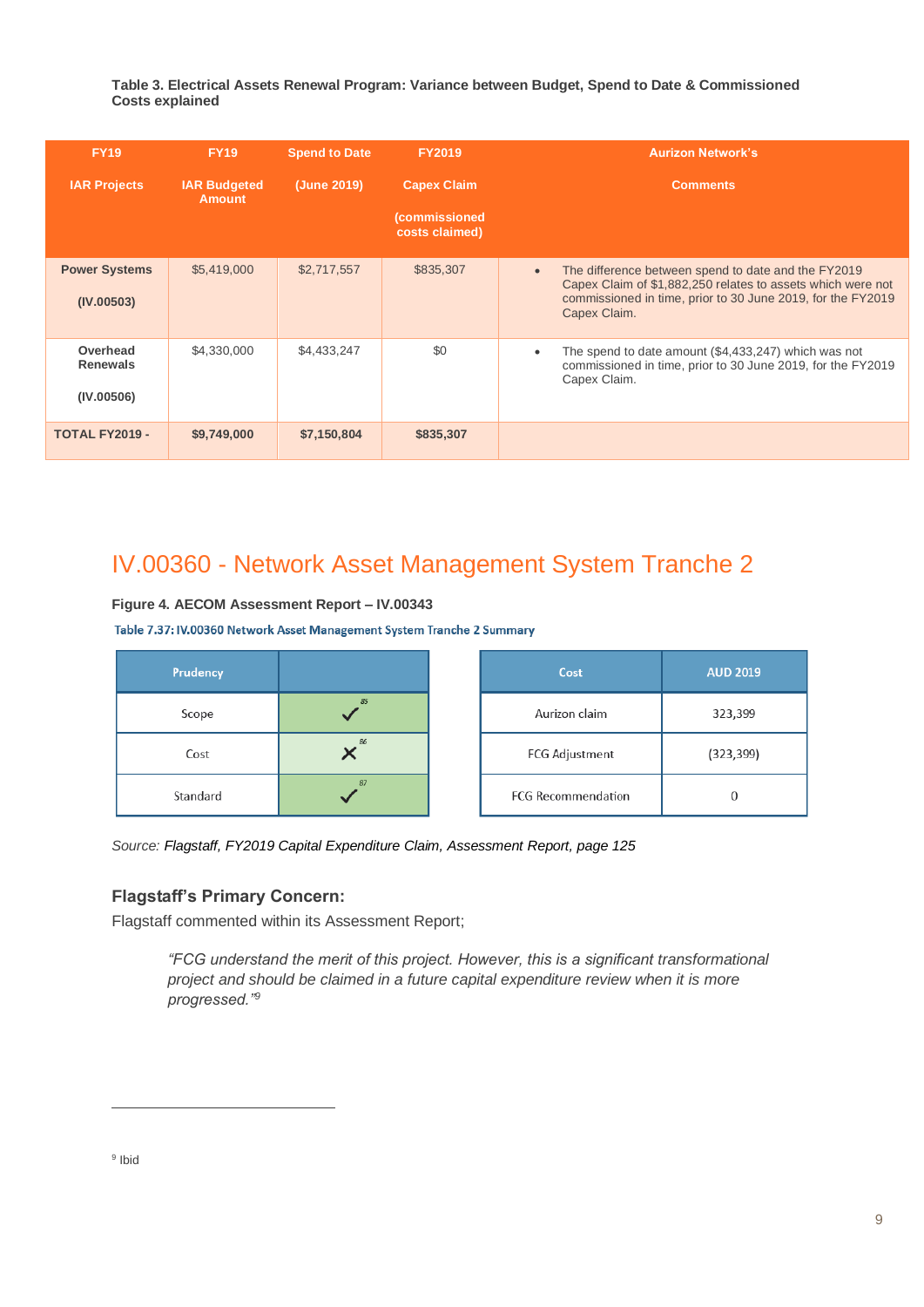#### <span id="page-12-0"></span>**Aurizon Network's Response:**

Aurizon Network disagrees with Flagstaff's comment and notes that this expenditure relates solely to post commissioning costs associated with IV.00360 - Network Asset Management System Tranche 2.

This project has been completed and the majority of capital expenditure associated with the Network Asset Management System (**NAMS**) project (\$5.3m) has already been approved for inclusion in the RAB by the QCA through previous Capital Expenditure Claims<sup>10</sup>.

Aurizon Network suspects that there may be confusion between the costs claimed in the FY2019 Capex Claim, and the NAMS Next project, which commenced on 1 January 2020. NAMS Next is effectively Tranche 3 of the NAMS project suite.

Aurizon Network contends that the post-commissioning costs included within the FY2019 Capex Claim for NAMS Tranche 2 are completely separate and distinct from the 'NAMS Next' project.

Aurizon Network will seek QCA approval for NAMS Next capital expenditure through a future Capital Expenditure.

It should be noted that Aurizon Network did not receive an RFI from Flagstaff pertaining to this project and therefore did not receive an opportunity to clarify this matter prior to publication of the Assessment Report.

<sup>&</sup>lt;sup>10</sup> QCA - Final decision AN FY18 Capex, page 6.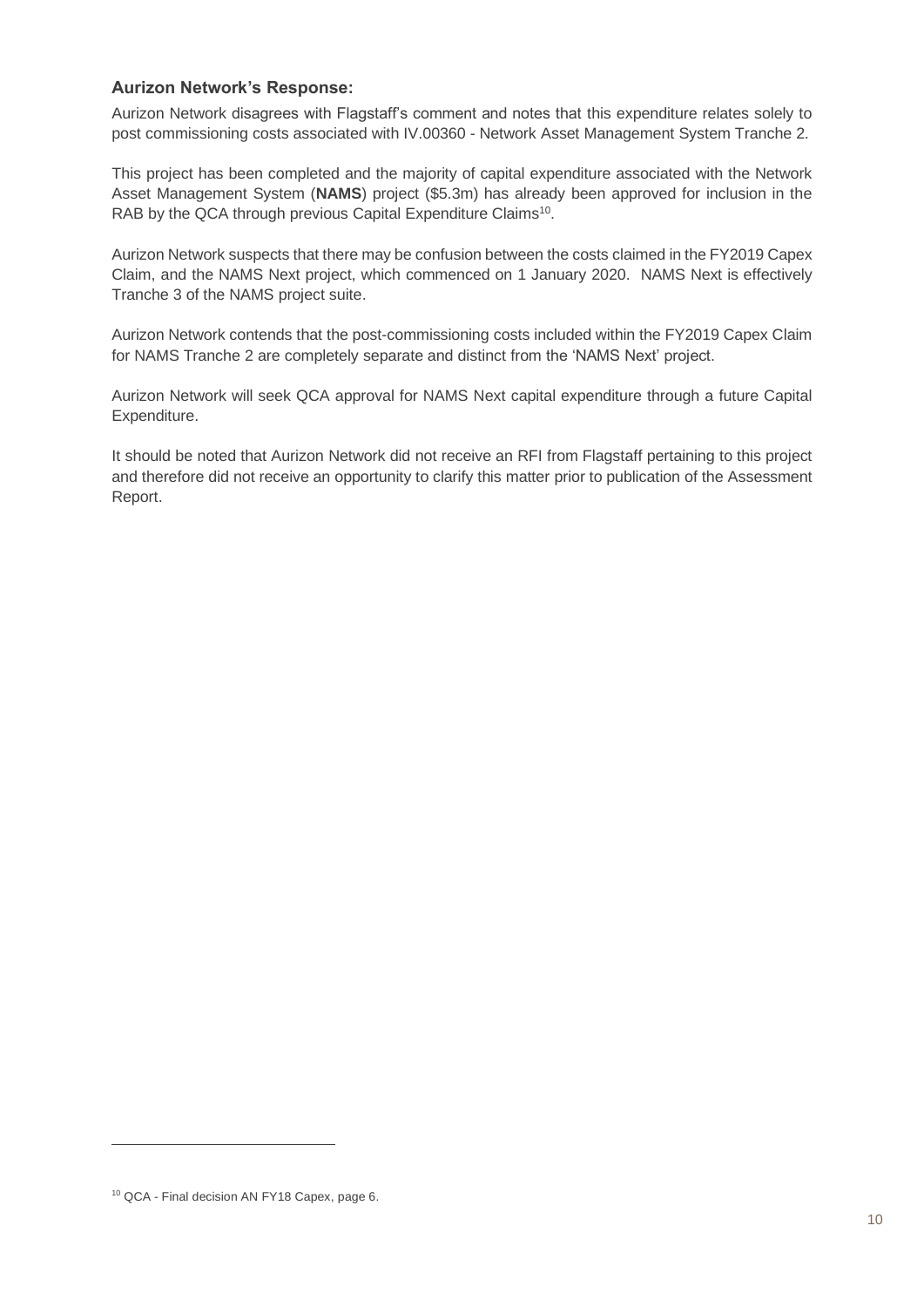<span id="page-13-0"></span>

| Project<br><b>Number</b> | <b>Project Name</b>                 | <b>Project Type</b>    | Project<br><b>Discipline</b> | <b>Asset Type</b>       | <b>System</b>      | <b>Claimable</b><br><b>Expenditure</b><br>(pre-escalation) |
|--------------------------|-------------------------------------|------------------------|------------------------------|-------------------------|--------------------|------------------------------------------------------------|
|                          |                                     |                        | <b>MATERIAL PROJECTS</b>     |                         |                    |                                                            |
| IV.00425                 | Rail Renewal Program Package 1      | <b>Capital Renewal</b> | <b>TACA</b>                  | Rail                    | <b>System Wide</b> | 26,572,373                                                 |
| IV.00446                 | <b>Structures Renewal Package 1</b> | <b>Capital Renewal</b> | <b>TACA</b>                  | <b>Structures</b>       | <b>System Wide</b> | 15,465,451                                                 |
| IV.00476                 | <b>Track Renewal Package 1</b>      | <b>Capital Renewal</b> | <b>TACA</b>                  | Track                   | <b>System Wide</b> | 15,193,594                                                 |
| IV.00461                 | Turnout Renewal Package 1           | <b>Capital Renewal</b> | <b>TACA</b>                  | <b>Turnouts</b>         | <b>System Wide</b> | 14,053,345                                                 |
| IV.00452                 | Formation Renewal Package 1         | <b>Capital Renewal</b> | <b>TACA</b>                  | Formation / Ballast     | <b>System Wide</b> | 9,851,560                                                  |
| IV.00449                 | Bridge Ballast Renewal Package 1    | <b>Capital Renewal</b> | <b>TACA</b>                  | Formation / Ballast     | <b>System Wide</b> | 8,567,512                                                  |
| IV.00455                 | Control Systems Renewal Package 1   | <b>Capital Renewal</b> | Systems                      | <b>Network Controls</b> | <b>System Wide</b> | 6,875,112                                                  |
| IV.00473                 | Sleeper Renewal Package 1           | <b>Capital Renewal</b> | <b>TACA</b>                  | Sleepers                | <b>System Wide</b> | 6,317,874                                                  |
| IV.00458                 | Level Crossing Renewal Package 1    | <b>Capital Renewal</b> | Systems                      | Level Crossings         | <b>System Wide</b> | 4,048,374                                                  |
| IV.00049                 | Radio System Replacement            | <b>Capital Renewal</b> | Systems                      | <b>Network Controls</b> | <b>System Wide</b> | 3,609,098                                                  |
|                          |                                     |                        |                              |                         | <b>Sub total</b>   | \$110,554,292                                              |

## **Appendix A – Aurizon Network's FY2018 Capital Expenditure Project List**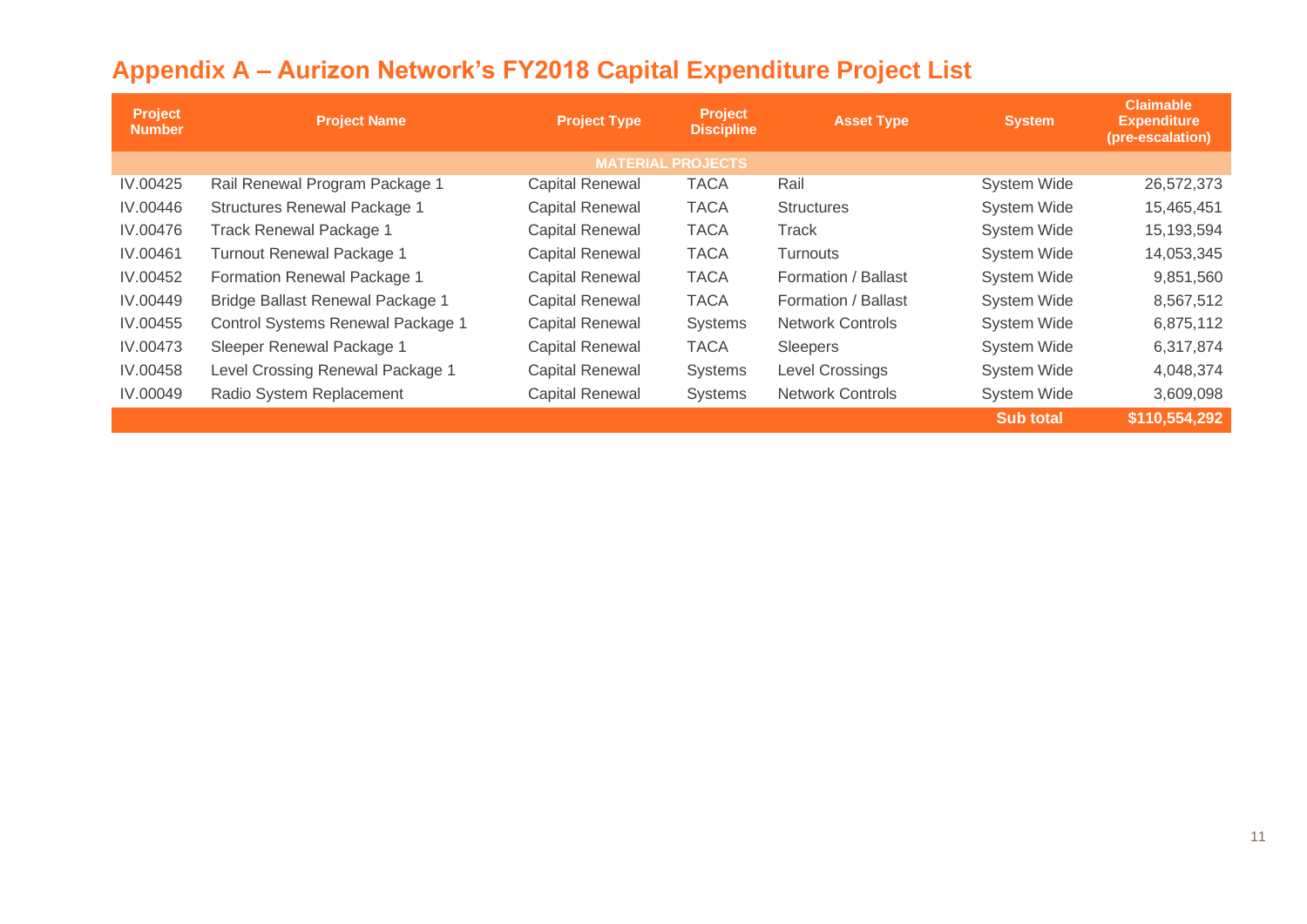| <b>Project</b><br><b>Number</b> | <b>Project Name</b>                       | <b>Project Type</b>    | <b>Project</b><br><b>Discipline</b> |                         | <b>System</b>      | <b>Claimable</b><br><b>Expenditure</b><br>(pre-escalation) |
|---------------------------------|-------------------------------------------|------------------------|-------------------------------------|-------------------------|--------------------|------------------------------------------------------------|
|                                 |                                           |                        | <b>NON-MATERIAL PROJECTS</b>        |                         |                    |                                                            |
| IV.00437                        | Callide Infrastructure Upgrade            | Other                  | <b>TACA</b>                         | <b>Track</b>            | Moura              | 2,298,631                                                  |
| IV.00555                        | FY19 Minerva Infrastructure Upgrade       | Other                  | <b>TACA</b>                         | <b>Track</b>            | <b>Blackwater</b>  | 1,379,635                                                  |
| IV.00470                        | <b>Corridor Security Package 1</b>        | <b>Capital Renewal</b> | Corridor                            | <b>Corridor Access</b>  | <b>System Wide</b> | 1,381,137                                                  |
| IV.00399                        | 2017 Cyclone Debbie Rectification         | <b>Capital Renewal</b> | <b>TACA</b>                         | Various                 | <b>System Wide</b> | 1,156,299                                                  |
| IV.00329                        | <b>Structures Renewal FY18</b>            | <b>Capital Renewal</b> | <b>TACA</b>                         | <b>Structures</b>       | <b>System Wide</b> | 926,232                                                    |
| IV.00004                        | <b>Traction Fault Locator Renewal</b>     | <b>Capital Renewal</b> | Electrical                          | Electrical              | System Wide        | 881,498                                                    |
| IV.00376                        | FY18 Access Points                        | <b>Capital Renewal</b> | Corridor                            | <b>Corridor Access</b>  | <b>System Wide</b> | 843,497                                                    |
| IV.00346                        | Package 1 FY18 Control Systems Renewal    | <b>Capital Renewal</b> | Systems                             | <b>Network Controls</b> | <b>System Wide</b> | 815,826                                                    |
| IV.00503                        | Power Systems Renewal Package 1           | <b>Capital Renewal</b> | Systems                             | <b>Network Controls</b> | <b>System Wide</b> | 835,307                                                    |
| IV.00283                        | <b>Traction SCADA System</b>              | <b>Capital Renewal</b> | Systems                             | <b>Network Controls</b> | System Wide        | 811,715                                                    |
| IV.00364                        | <b>Turnout Renewal FY18</b>               | <b>Capital Renewal</b> | <b>TACA</b>                         | Turnouts                | System Wide        | 696,543                                                    |
| A.04313                         | Gauge Face Lubrication Asset Renewal      | <b>Capital Renewal</b> | <b>TACA</b>                         | <b>Track</b>            | System Wide        | 564,946                                                    |
| IV.00334                        | Bridge Ballast Renewal Program FY18       | <b>Capital Renewal</b> | <b>TACA</b>                         | Formation / Ballast     | System Wide        | 493,610                                                    |
| IV.00467                        | Access Roads Package 1                    | <b>Capital Renewal</b> | Corridor                            | <b>Corridor Access</b>  | System Wide        | 478,621                                                    |
| IV.00321                        | Sleeper Renewal Program FY18              | <b>Capital Renewal</b> | <b>TACA</b>                         | Sleepers                | <b>System Wide</b> | 336,966                                                    |
| IV.00344                        | <b>Formation Renewal FY18</b>             | <b>Capital Renewal</b> | <b>TACA</b>                         | Formation / Ballast     | System Wide        | 330,989                                                    |
| IV.00374                        | CQ Access Roads FY18                      | <b>Capital Renewal</b> | Corridor                            | <b>Corridor Access</b>  | System Wide        | 337,699                                                    |
| IV.00360                        | Network Asset Mgt System Tranche 2        | <b>Capital Renewal</b> | <b>Systems</b>                      | <b>Systems</b>          | System Wide        | 323,399                                                    |
| IV.00343                        | Level Crossings Renewal Program FY18      | <b>Capital Renewal</b> | Systems                             | <b>Level Crossings</b>  | System Wide        | 311,435                                                    |
| IV.00322                        | Rail Renewal FY18                         | <b>Capital Renewal</b> | <b>TACA</b>                         | Rail                    | <b>System Wide</b> | 210,734                                                    |
| IV.00154                        | FY17 Autotransformer Renewal Project      | <b>Capital Renewal</b> | Electrical                          | <b>Power Systems</b>    | System Wide        | 185,545                                                    |
| IV.00145                        | Track Upgrade FY17                        | <b>Capital Renewal</b> | <b>TACA</b>                         | <b>Track</b>            | System Wide        | 154,769                                                    |
| A.01731                         | <b>WIRP1: DINGO TO BLUFF DUPLICATION</b>  | Growth                 | <b>TACA</b>                         | <b>Track</b>            | <b>Blackwater</b>  | 108,391                                                    |
| A.04599                         | Havilah Culverts Upgrade                  | Growth                 | Expansion                           | <b>Structures</b>       | Newlands           | 73,476                                                     |
| IV.00495                        | Coppabella Walkways Relocation            | Other                  | Corridor                            | <b>Corridor Access</b>  | Goonyella          | 59,417                                                     |
| A.02976                         | <b>WIRP1: North Coast Line</b>            | Growth                 | <b>TACA</b>                         | <b>Track</b>            | <b>Blackwater</b>  | 47,818                                                     |
| IV.00184                        | <b>Network Capacity Model</b>             | <b>Capital Renewal</b> | Systems                             | <b>Systems</b>          | <b>System Wide</b> | 30,469                                                     |
| IV.00040                        | <b>Train Detection Renewal Program</b>    | <b>Capital Renewal</b> | <b>Systems</b>                      | <b>Network Controls</b> | Goonyella          | 14,961                                                     |
| IV.00261                        | Telecommunications Infrastructure Renewal | <b>Capital Renewal</b> | <b>Systems</b>                      | Telecommunication       | System Wide        | 7,105                                                      |
| A.03686                         | WIRP1: MOURA SYSTEM UPGRADE               | Growth                 | <b>TACA</b>                         | <b>Track</b>            | Moura              | 7,189                                                      |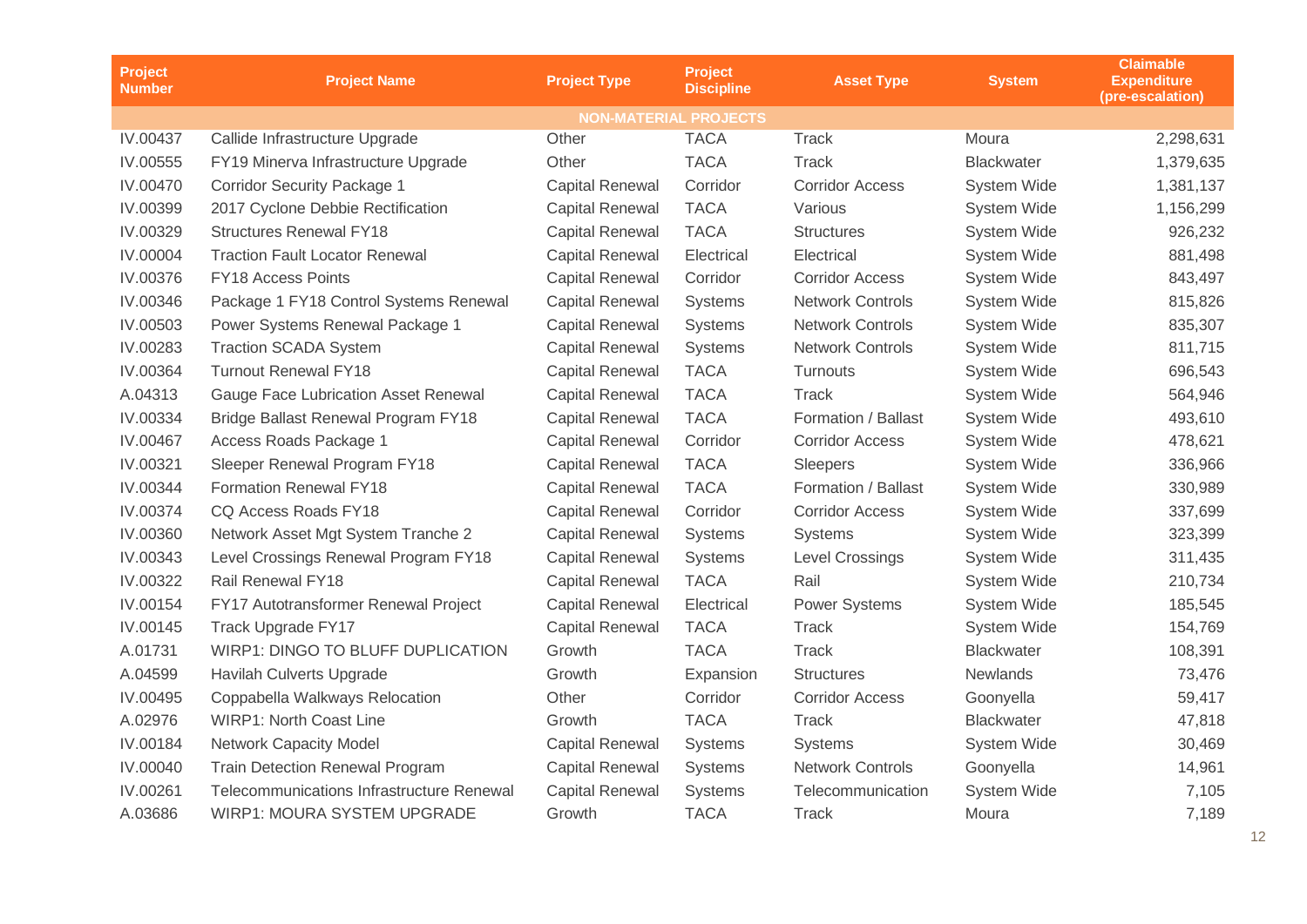| IV.00266 | <b>Transmission Renewal FY17</b>                 | <b>Capital Renewal</b> | <b>Systems</b> | <b>Network Controls</b> | System Wide        | 6,281          |
|----------|--------------------------------------------------|------------------------|----------------|-------------------------|--------------------|----------------|
| A.03735  | WIRP1: Bauhinia NORTH Upgrade                    | Growth                 | <b>TACA</b>    | Track                   | <b>Blackwater</b>  | 1,194          |
| IV.00465 | Access Points Package 1                          | <b>Capital Renewal</b> | Corridor       | <b>Corridor Access</b>  | System Wide        | $\Omega$       |
| IV.00506 | Electrical Overhead Renewal Package 1            | <b>Capital Renewal</b> | Electrical     | Electrical              | System Wide        | $\overline{0}$ |
| IV.00177 | <b>Structures Renewal FY17</b>                   | <b>Capital Renewal</b> | <b>TACA</b>    | <b>Structures</b>       | <b>System Wide</b> | $-16,709$      |
| IV.00316 | <b>Access Points Renewal Program</b>             | <b>Capital Renewal</b> | Corridor       | <b>Corridor Access</b>  | System Wide        | $-56,746$      |
| IV.00384 | OH Equipment Renewal FY18                        | <b>Capital Renewal</b> | Electrical     | Electrical              | System Wide        | $-113,497$     |
| IV.00144 | Rail Renewal FY17                                | <b>Capital Renewal</b> | <b>TACA</b>    | Rail                    | <b>System Wide</b> | $-117,009$     |
| IV.00184 | Network Capacity Model                           | <b>Capital Renewal</b> | <b>Systems</b> | <b>Systems</b>          | System Wide        | 30,469         |
| IV.00040 | <b>Train Detection Renewal Program</b>           | <b>Capital Renewal</b> | <b>Systems</b> | <b>Network Controls</b> | Goonyella          | 14,961         |
| IV.00261 | <b>Telecommunications Infrastructure Renewal</b> | <b>Capital Renewal</b> | <b>Systems</b> | Telecommunication       | System Wide        | 7,105          |
| A.03686  | WIRP1: MOURA SYSTEM UPGRADE                      | Growth                 | <b>TACA</b>    | Track                   | Moura              | 7,189          |
| IV.00266 | <b>Transmission Renewal FY17</b>                 | <b>Capital Renewal</b> | <b>Systems</b> | <b>Network Controls</b> | System Wide        | 6,281          |
| A.03735  | WIRP1: Bauhinia NORTH Upgrade                    | Growth                 | <b>TACA</b>    | <b>Track</b>            | <b>Blackwater</b>  | 1,194          |
| IV.00465 | Access Points Package 1                          | <b>Capital Renewal</b> | Corridor       | <b>Corridor Access</b>  | System Wide        | $\overline{0}$ |
| IV.00506 | Electrical Overhead Renewal Package 1            | <b>Capital Renewal</b> | Electrical     | Electrical              | System Wide        | $\overline{0}$ |
| IV.00177 | <b>Structures Renewal FY17</b>                   | <b>Capital Renewal</b> | <b>TACA</b>    | <b>Structures</b>       | System Wide        | $-16,709$      |
| IV.00316 | <b>Access Points Renewal Program</b>             | Capital Renewal        | Corridor       | <b>Corridor Access</b>  | System Wide        | $-56,746$      |
| IV.00384 | OH Equipment Renewal FY18                        | <b>Capital Renewal</b> | Electrical     | Electrical              | System Wide        | $-113,497$     |
| IV.00144 | <b>Rail Renewal FY17</b>                         | <b>Capital Renewal</b> | <b>TACA</b>    | Rail                    | System Wide        | $-117,009$     |

**Sub total \$15,807,373 TOTAL \$126,361,665**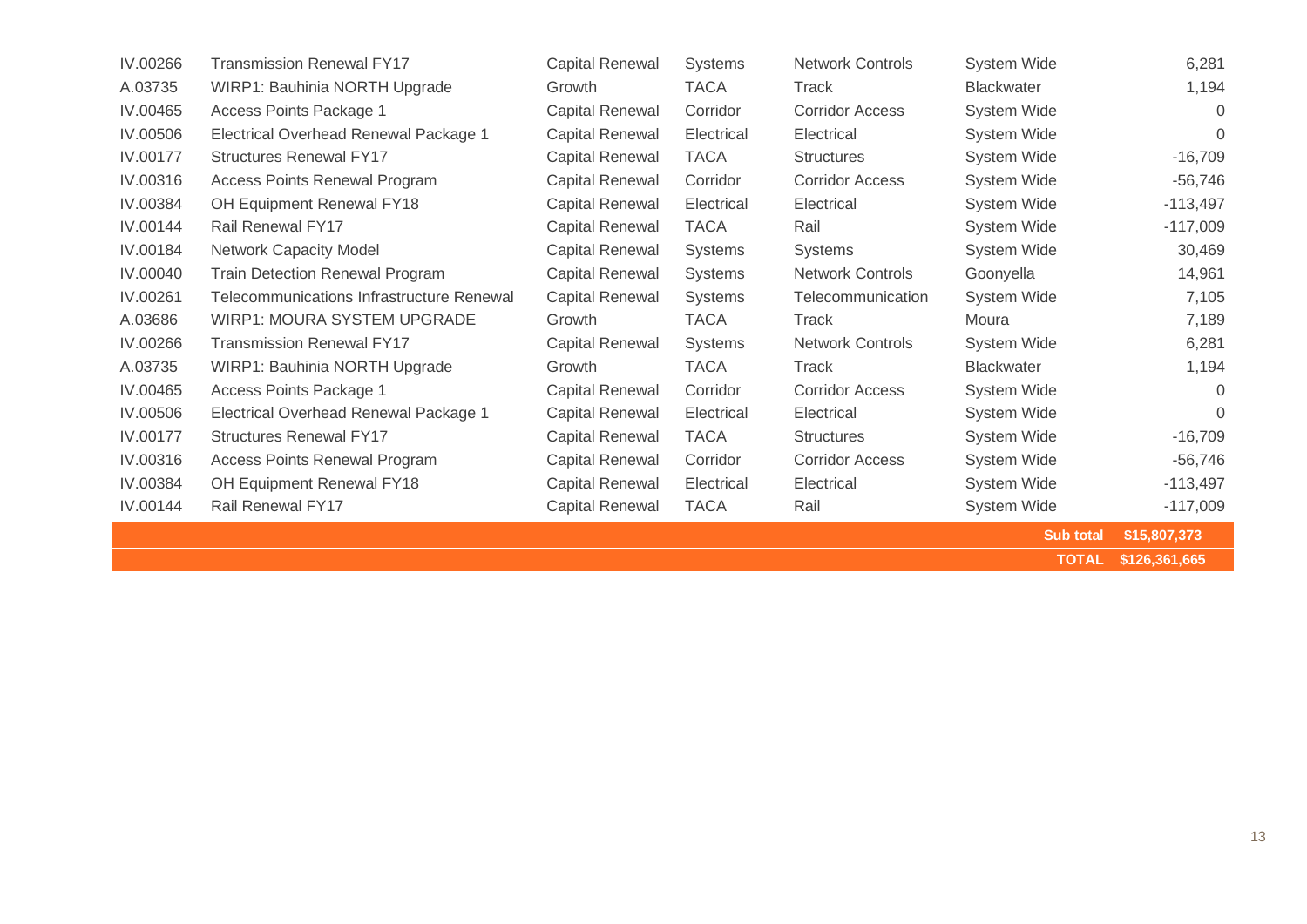# **Appendix B – Summary table of Flagstaff's FY2019 Assessment Recommendations**

Table 8.1: Detailed assessment of projects

<span id="page-16-0"></span>

| Capital                 |                                            | <b>Submitted Value</b> | <b>FCG</b>                            |              | <b>Documentation Quality</b> |              | Capital                 |                                                   | <b>Submitted Value</b> | <b>FCG</b>                                      |              | <b>Documentation Quality</b> |              |
|-------------------------|--------------------------------------------|------------------------|---------------------------------------|--------------|------------------------------|--------------|-------------------------|---------------------------------------------------|------------------------|-------------------------------------------------|--------------|------------------------------|--------------|
| <b>Expenditure Type</b> | Project                                    | (2019 AUD)             | <b>Assessment Value</b><br>(2019 AUD) | Scope        | Cost                         | Standard     | <b>Expenditure Type</b> | Project                                           | $(2019 \text{ AUD})$   | <b>Assessment Value</b><br>$(2019 \text{ AUD})$ | Scope        | Cost                         | Standard     |
| <b>TOTAL</b>            | <b>TOTAL CAPITAL</b><br><b>SUBMISSION</b>  | 126,361,666            | 122,745,101                           |              |                              |              | IV.00555                | Minerva Infra<br>Upgrade                          | 1,379,635              | 1,379,635                                       |              |                              |              |
| Sustaining              | <b>Total Sustaining</b>                    | 123,411,682            | 120,118,516                           |              |                              |              | IV.00470                | <b>Corridor Security</b><br>Package               | 1,381,137              | $0^{\,92}$                                      | $\checkmark$ | $\times$                     | $\checkmark$ |
| IV.00425                | Rail Renewal<br>Program Package 1          | 26,572,373             | 26,572,373                            | $\checkmark$ | $\checkmark$                 | $\checkmark$ | IV.00399                | Cyclone Debbie<br>Rectification                   | 1,156,299              | 1,156,299                                       | $\checkmark$ | ✓                            | ✓            |
| IV.00446                | <b>Structures Renewal</b><br>Package 1     | 15,465,451             | 15,465,451                            | $\checkmark$ | ✓                            | ✓            | IV.00329                | Structures Renewal<br><b>FY 18</b>                | 926,232                | 926,232                                         |              |                              |              |
| IV.00476                | <b>Track Renewal</b>                       | 15,193,594             | 14,174,92288                          | $\checkmark$ | ✓                            | $\checkmark$ | IV.00004                | <b>Traction Fault</b><br>Locator Renewal          | 881,498                | 881,498                                         | $\checkmark$ | $\checkmark$                 | $\checkmark$ |
|                         | Package 1                                  |                        |                                       |              |                              |              | IV.00376                | FY 18 Access Points                               | 843,497                | 843,497                                         |              |                              |              |
| IV.00461                | Turnout Renewal<br>Package 189             | 14,053,345             | 14,053,345                            | $\checkmark$ | ✓                            | ✓            | IV.00503                | Power Systems                                     | 835,307                | $0^{93}$                                        | $\checkmark$ | ×                            | $\checkmark$ |
| IV.00452                | Formation Renewal                          | 9,851,560              | 9,851,560                             |              |                              |              |                         | Renewal Package 1                                 |                        |                                                 |              |                              |              |
|                         | Package 1                                  |                        |                                       |              |                              |              | IV.00346                | Package 1<br>FY 18 Control<br>Systems Renewal     | 815,826                | 815,826                                         |              |                              |              |
| IV.0449                 | <b>Bridge Ballast</b><br>Removal Package 1 | 8,567,512              | 8,509,46290                           | $\checkmark$ | $\times$                     | $\checkmark$ | IV.00283                | <b>Traction SCADA</b><br>System                   | 811,715                | 811.715                                         |              |                              |              |
| IV.00455                | Control Systems<br>Renewal Package 191     | 6,875,112              | 6,875,112                             | $\checkmark$ | $\checkmark$                 | ✓            | IV.00364                | Turnout Renewal<br>FY 18                          | 696,543                | 696,543                                         |              |                              |              |
| IV.00473                | Sleeper Renewal<br>Package 1               | 6,317,874              | 6,317,874                             | $\checkmark$ | $\checkmark$                 | ✓            | A.04313                 | Gauge Face<br>Lubrication                         | 564,946                | 564,946                                         |              |                              |              |
| IV.00458                | Level Crossing<br>Renewal Package 1        | 4,048,374              | 4,048,374                             | $\checkmark$ | $\checkmark$                 | ✓            | IV.00334                | <b>Bridge Ballast</b><br>Renewal Program<br>FY 18 | 493,610                | 493,610                                         |              |                              |              |
| IV.00049                | Radio System<br>Replacement                | 3,609,098              | 3,609,098                             |              |                              |              | IV00467                 | Access Roads<br>Package 1                         | 478,621                | 478,621                                         |              |                              |              |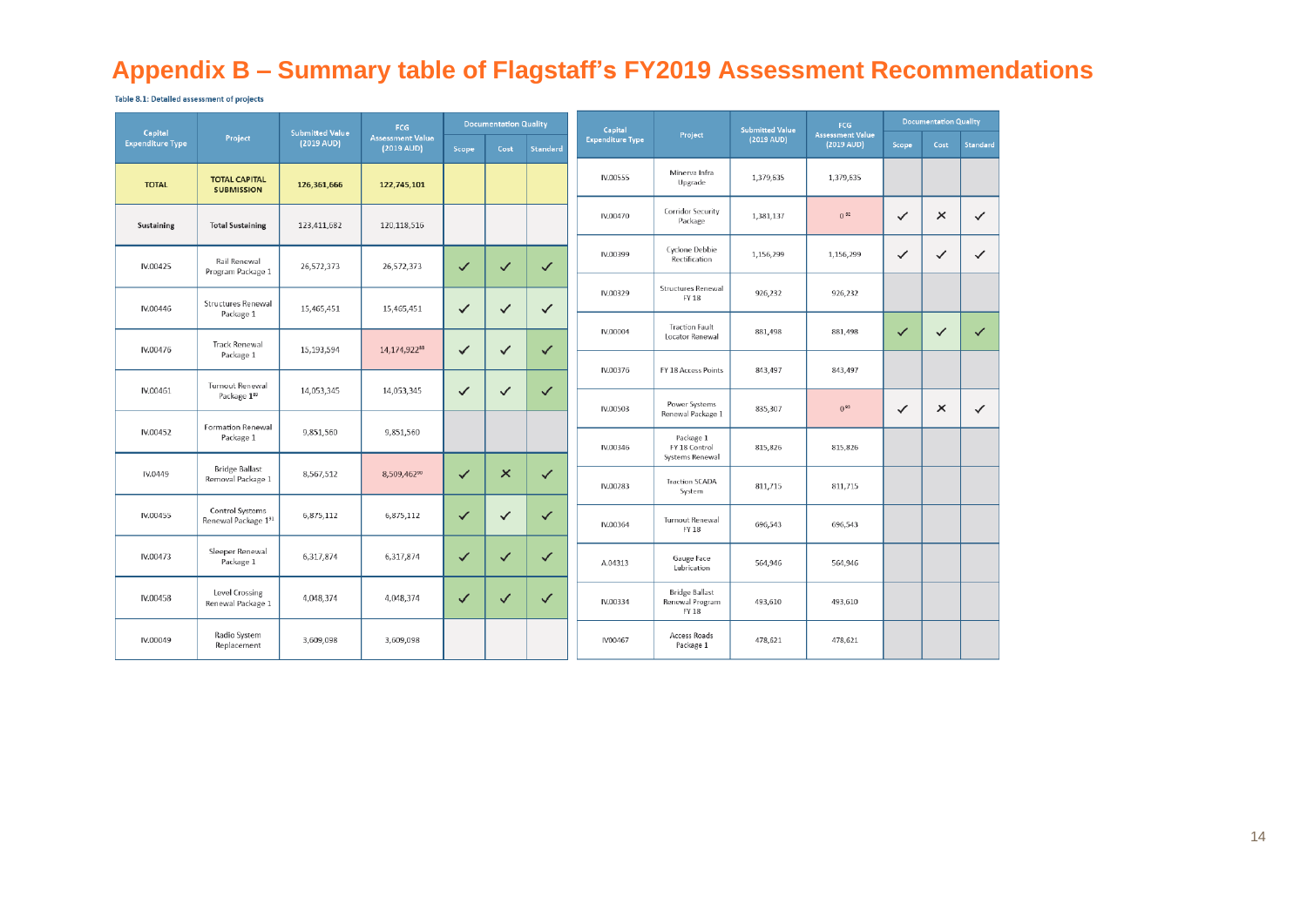| Capital                 | Project                                                | <b>Submitted Value</b> | FCG<br><b>Assessment Value</b> |              | <b>Documentation Quality</b> |                 | Capital                 | <b>Submitted Value</b>                      | FCG        |                                       | <b>Documentation Quality</b> |                |                 |
|-------------------------|--------------------------------------------------------|------------------------|--------------------------------|--------------|------------------------------|-----------------|-------------------------|---------------------------------------------|------------|---------------------------------------|------------------------------|----------------|-----------------|
| <b>Expenditure Type</b> |                                                        | $(2019 \text{ AUD})$   | $(2019 \text{ AUD})$           | Scope        | Cost                         | <b>Standard</b> | <b>Expenditure Type</b> | Project                                     | (2019 AUD) | <b>Assessment Value</b><br>(2019 AUD) | Scope                        | Cost           | <b>Standard</b> |
| IV.00374                | CQ Access Roads<br><b>FY 18</b>                        | 337,699                | 337,699                        |              |                              |                 | Growth                  | <b>Total Growth</b>                         | 238,068    | 238,068                               |                              |                |                 |
| IV.0321                 | Sleeper Renewal<br>Program                             | 336,966                | 336,966                        |              |                              |                 |                         |                                             |            |                                       |                              |                |                 |
| IV.00344                | Formation Renewal<br><b>FY 18</b>                      | 330,989                | 330,989 <sup>94</sup>          | $\checkmark$ | ✓                            | $\checkmark$    | A.01731                 | WIRP1: Dingo to<br><b>Bluff Duplication</b> | 108,391    | 108,391                               | ✓                            | ✓              | $\checkmark$    |
| IV.00343                | Level Crossings<br>Renewal Program<br><b>FY 18</b>     | 311,435                | 311,435                        |              |                              |                 | A.04599                 | Havilah Culverts<br>Upgrade                 | 73,476     | 73,476                                |                              |                |                 |
| IV.00322                | Rail Renewal FY 18                                     | 210,734                | 210,734                        |              |                              |                 | A.02976                 | WIRP1: North<br>Coast Line                  | 47,818     | 47,818                                |                              |                |                 |
| IV.00145                | Autotransformer<br>Renewal Project                     | 185,545                | 185,545                        | $\checkmark$ | ✓                            | $\checkmark$    | A.03686                 | WIRP1: Moura                                | 7,189      | 7,189                                 |                              |                |                 |
| IV.00145                | Track Upgrade FY17                                     | 154,769                | 154,769                        | $\checkmark$ | ✓                            | $\checkmark$    |                         | System Upgrade                              |            |                                       |                              |                |                 |
| IV.00040                | <b>Train Detection</b><br>Renewal Program              | 14,961                 | 14,961                         |              |                              |                 | A.03735                 | WIRP1: Bauhinia<br>North Upgrade            | 1,194      | 1,194                                 |                              |                |                 |
| IV.00261                | Telecom<br>Infrastructure<br>Renewal                   | 7,105                  | 7,105                          |              |                              |                 | Transformation          | Total<br>Transformation                     | 2,711,916  | 2,388,517                             |                              |                |                 |
| IV.00266                | Transmission<br>Renewal FY17                           | 6,281                  | 6,281                          |              |                              |                 | IV.00437                | Callide Infrastructure<br>Upgrade           | 2,298,631  | 2,298,631                             | ✓                            | ✓              | ✓               |
| IV.00177                | Structures<br>Renewals FY17                            | (16, 709)              | (16, 709)                      |              |                              |                 | IV.00360                | Network Asset Mgt                           | 323,399    | $0^{95}$                              | ✓                            | $\pmb{\times}$ | ✓               |
| IV.00316                | <b>Access Points</b><br>Renewal Program                | (56, 746)              | (56, 746)                      |              |                              |                 |                         | System Tranche 2                            |            |                                       |                              |                |                 |
| IV.00384                | Electrical<br><b>Equipment Renewal</b><br><b>FY 18</b> | (113, 497)             | (113, 497)                     |              |                              |                 | IV.00184                | Network Growth<br>Other                     | 30,469     | 30,469                                |                              |                |                 |
| IV.00144                | Rail Renewals FY17                                     | (117,009)              | (117,009)                      |              |                              |                 | IV.00495                | Coppabella Walk-<br>ways<br>Relocation      | 59,417     | 59,417                                |                              |                | 11              |

<sup>&</sup>lt;sup>11</sup> Flagstaff's Assessment of Aurizon Network's Capital Expenditure Claim (FY19), page 128-131